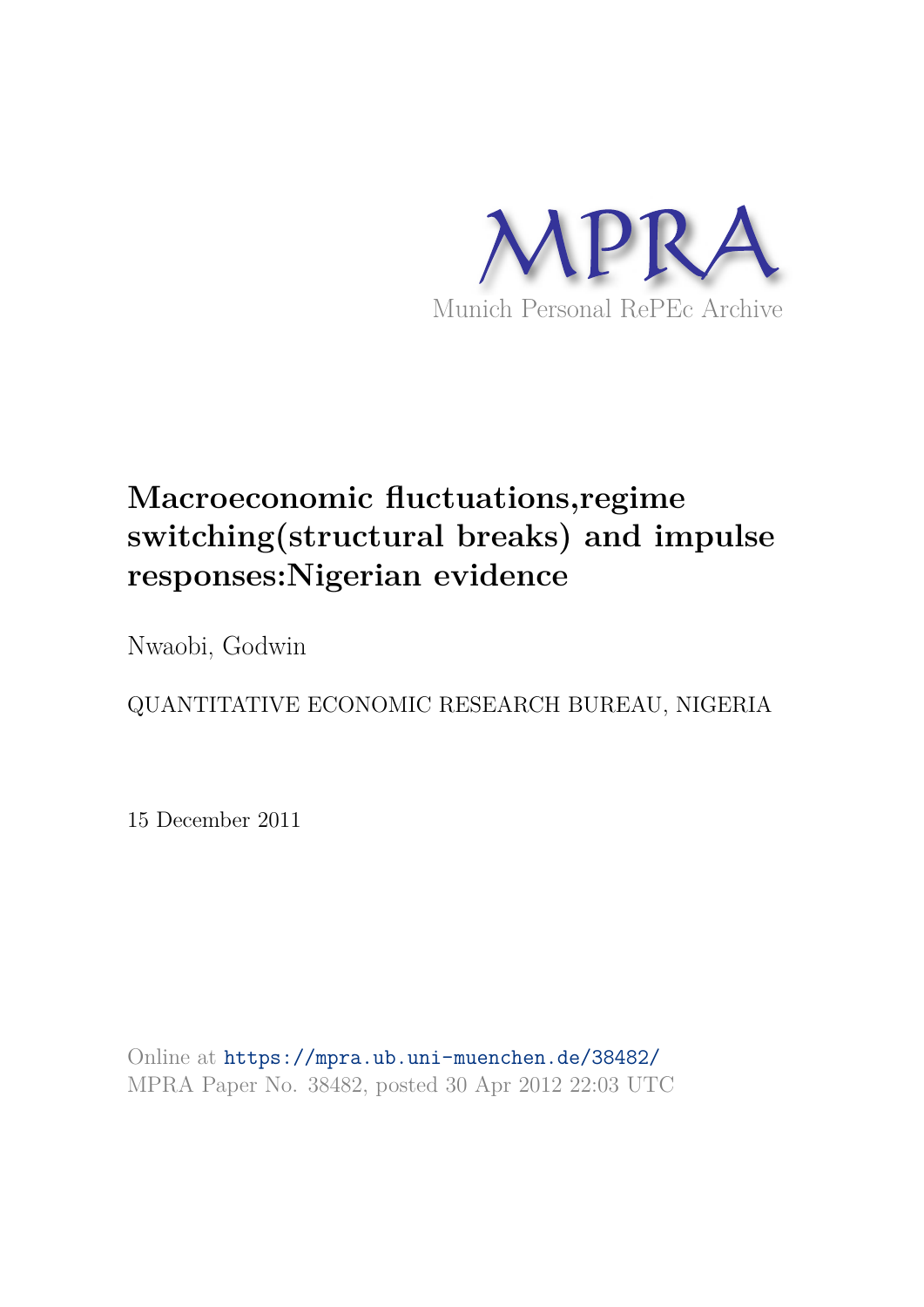## **MACROECONOMIC FLUCTUATIONS, REGIME SWITCHING (STRUCTURALBREAKS) AND IMPULSE RESPONSES: NIGERIAN EVIDENCE**

## **GODWIN CHUKWUDUM NWAOBI PROFESSOR OF ECONOMICS/RESEARCH DIRECTOR**

**gcnwaobi@quanterb.org**

**08035925021** 

**[www.quanterb.org] QUANTITATIVE ECONOMIC RESEARCH BUREAU P.O.BOX 7173 ABA, ABIA STATE, NIGERIA WEST AFRICA info@quanterb.org**

> **VISITING PROFESSOR OF ECONOMICS DEPARTMENT OF ECONOMICS BINGHAM UNIVERSITY NEW KARU** – **NASARAWA** – **ABUJA NIGERIA, WEST AFRICA**

> > **December, 2011**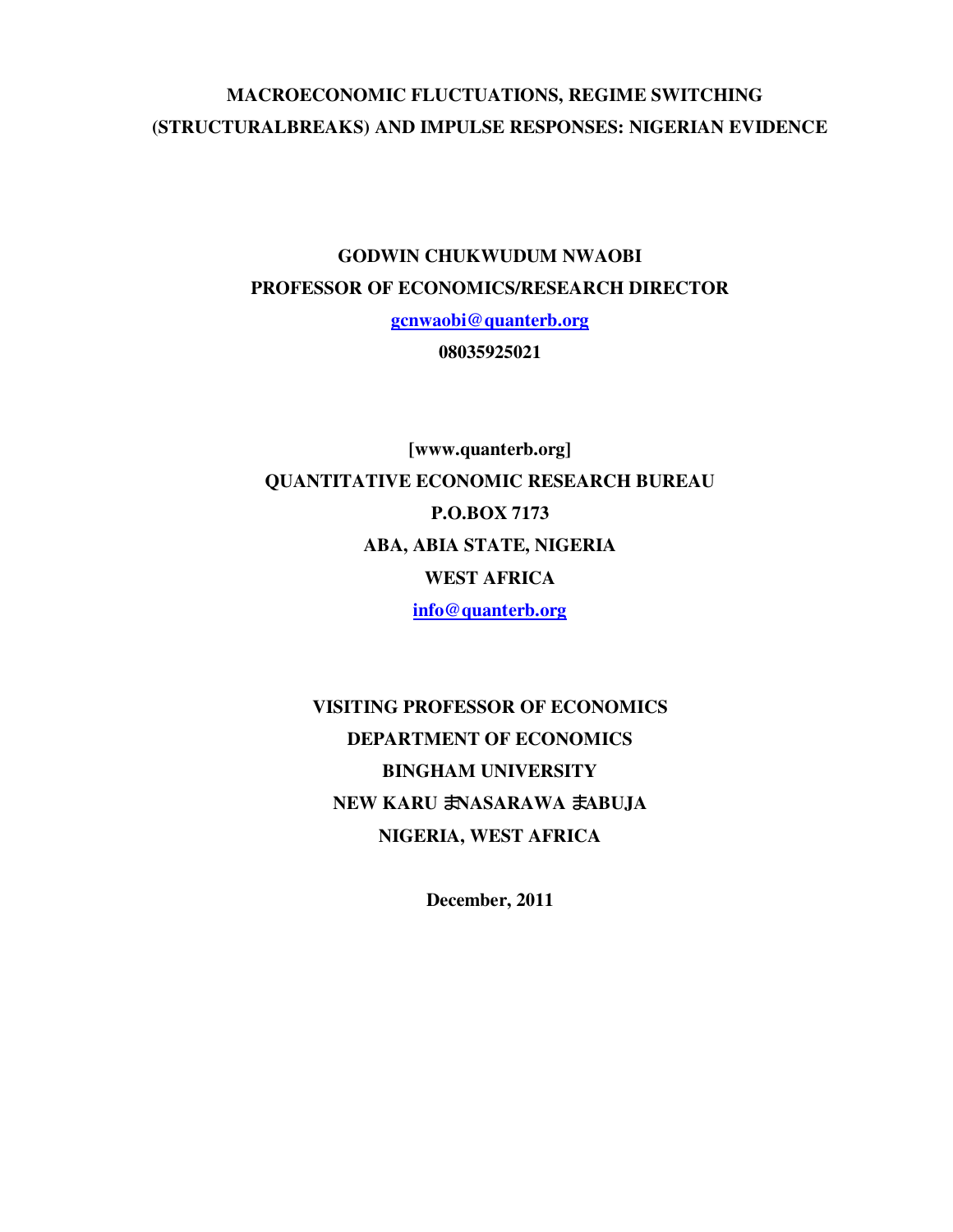### **1.0 RESEARCH BACKGROUND AND PROBLEM STATEMENT**

Indeed, global output which contracted in 2009, resumed growth in 2010 and although with uncertainties about its sustainability in the word  $\phi$  three biggest markets: United States, Europe and China. The observed increase in growth was due largely to the stronger-than-expected activity in many emerging economics in the second half of 2010; strong domestic aggregate demand in developing countries (Africa); and the new policy initiatives implemented in the United States of America. However, the sovereign debt crisis in Europe and the policy responses it generated triggered alarm in international financial markets. Similarly, the tightening of monetary policy and efforts to douse the overheated property markets in China, raised concerns about the growth trajectory. On the other hand, the global financial markets which had recovered appreciably by the end of 2009 suffered a major setback during the second quarter of 2010. Here, concerns about the sustainability of the sovereign debt of some European nations triggered financial market worries. Consequently Market volatility increased and risk appetite declined during the period.

 While the global economic recovery continues, it remains uneven and subject to downside risks. In particular, a turn for the worse in Europe would have adverse implications for many countries in the region. East and North Africa, with whom some countries in sub-Saharan Africa have strong links, are likely to increase uncertainty about the global economy. For the countries in the region where output is back to its trend path, there are likely to be a new set of policy challenges, including ensuring that excessive domestic demand growth does not spill over into widening macroeconomic imbalances. Yet, to the extent that these effects linger, they could undermine growth further and foster larger macroeconomic imbalances. With relatively few exceptions, monetary policy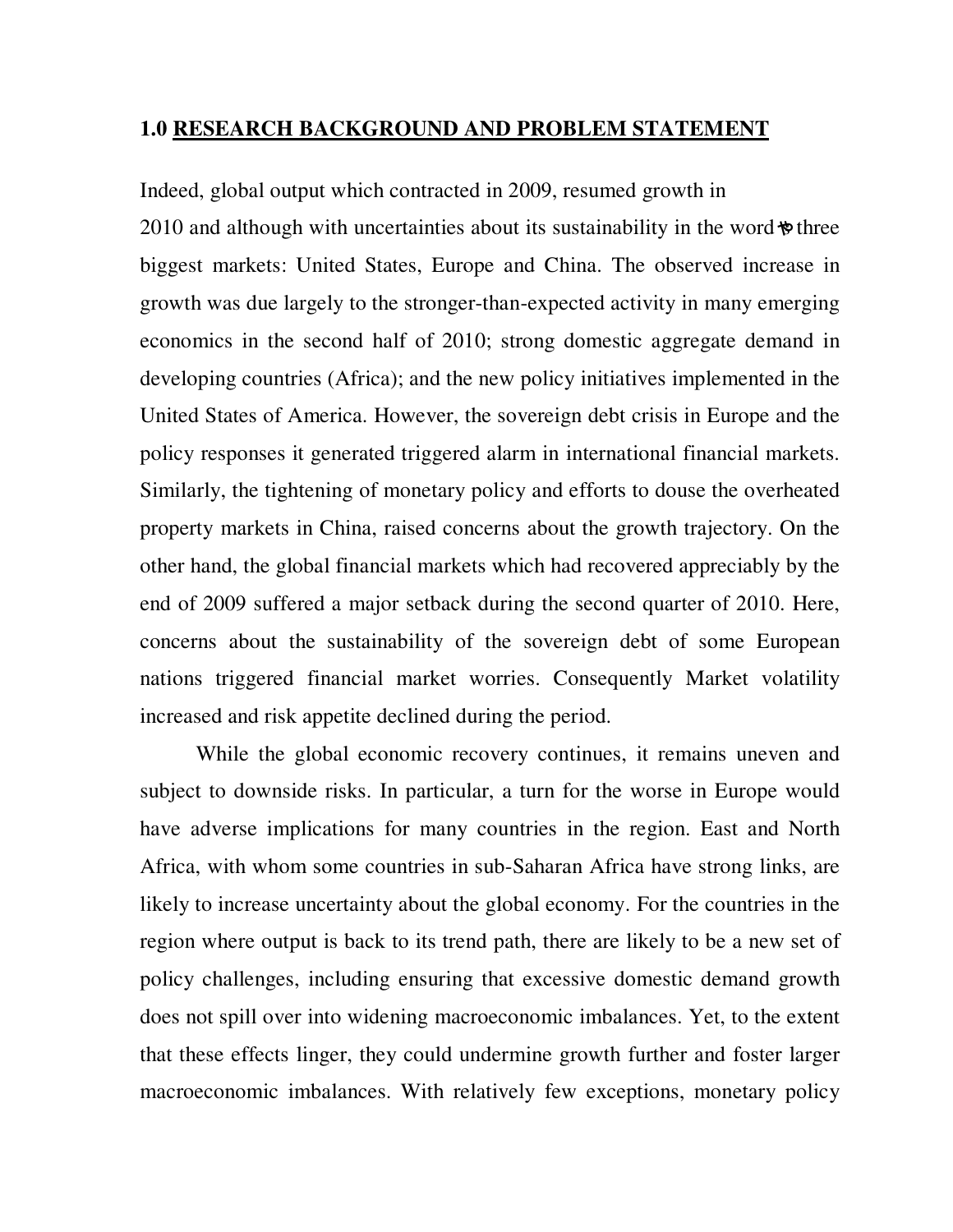rates in the region were reduced as the global recession threatened and have remained at relatively low levels. Because inflation declined sharply as activity showed domestically and commodity prices crashed in 2009, low policy rates were not problematic well into 2010. But with inflation picking up, real rates in many African countries are now either very low or even negative. And with growth back to pre-crisis levels in most cases, this is likely to do little to restrain inflation in the years ahead.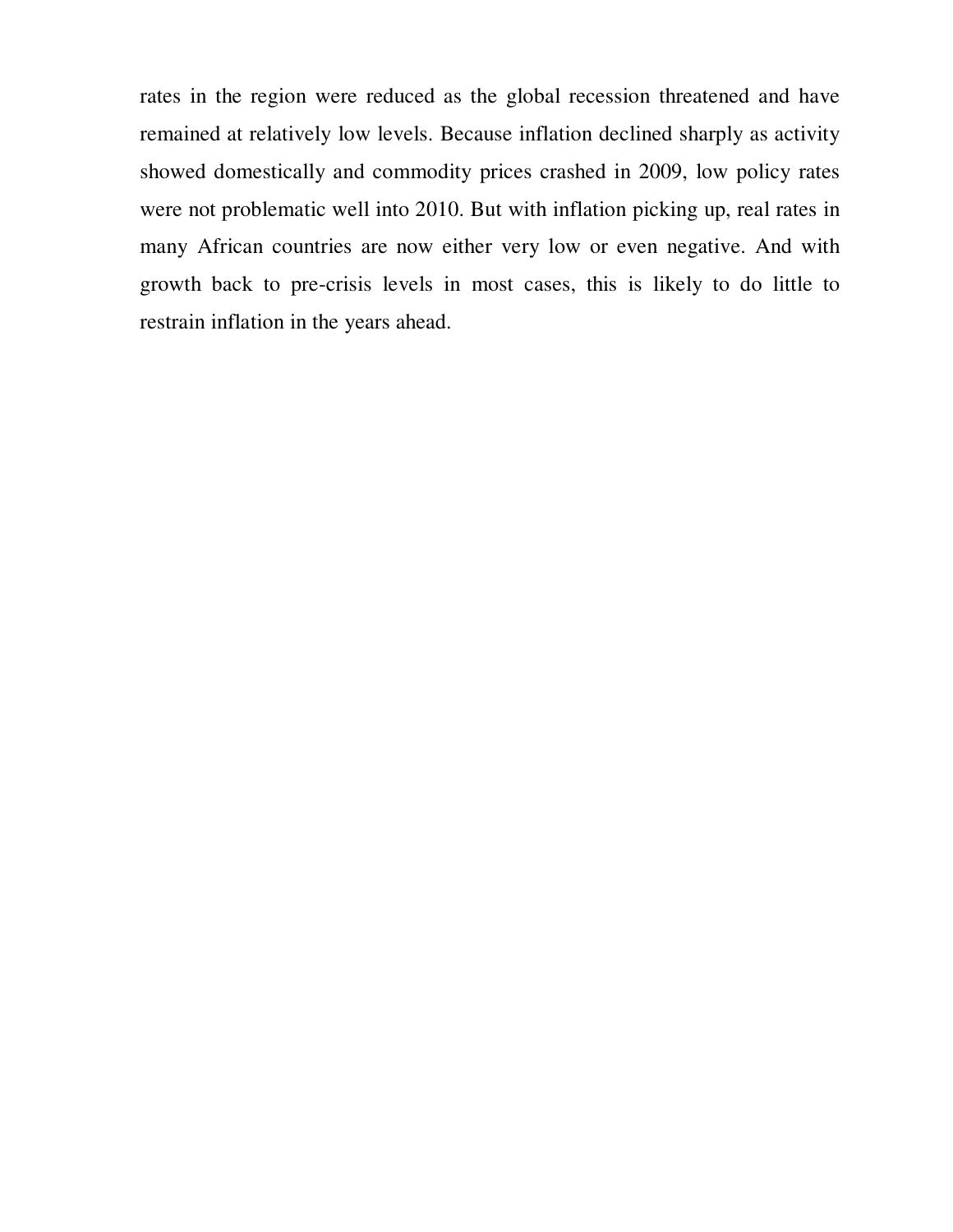Recently (as at 2010) the Nigerian Gross Domestic Product (GDP) measured at 1990 constant basic prices, was estimated at  $\frac{N}{775.4}$  billion, indicating a growth rate of 7.9 percent. This exceeded the 7.0 percent recorded in 2009 and the average annual growth rate of 6.7 percent for the period 2006-2010; but lower than the target growth rate of 10 percent for the year. Perhaps, the observed growth in GDP reflected (largely) the sound and stable monetary and fiscal policies; as well as the favorable weather conditions which boosted agricultural output. Again, other drivers of growth included an increase in crude oil production throughout the year; stability in the price and supply of petroleum products; huge investment in infrastructure; building and construction activities; and continued expansion in the telecommunications sub sector. However, the Nigerian economy when measured by the Real Gross Domestic Product (GDP) on an aggregate basis grew by 7.40 percent in the third quarter of 2011 as against 7.86 percent in the corresponding quarter of 2010. The observed 0.46 percentage point decreases in real GDP growth recorded in the third quarter of 2011 was accounted for among other sectors by the decrease in activities in the oil sector. In fact, this drop in crude oil production could be explained by the operational constraints experienced by some of the oil producing companies during the period in question. Consequently, one unwanted characteristic that most Sub-Saharan African economies share is the prevalence and magnitude of output collapses.

 Unfortunately, research into output collapses remains largely unexplored and much of the focus of growth studies has been on cross-country analysis, ignoring the volatility of growth patterns. Here, concentrating on average growth rates gives little insight into the growth patterns of an individual country or how the growth rates evolve overtime. Obviously, economic growth/particularly in African economies, undergoes frequent episodes in which the behavior of the series changes significantly. In other words, the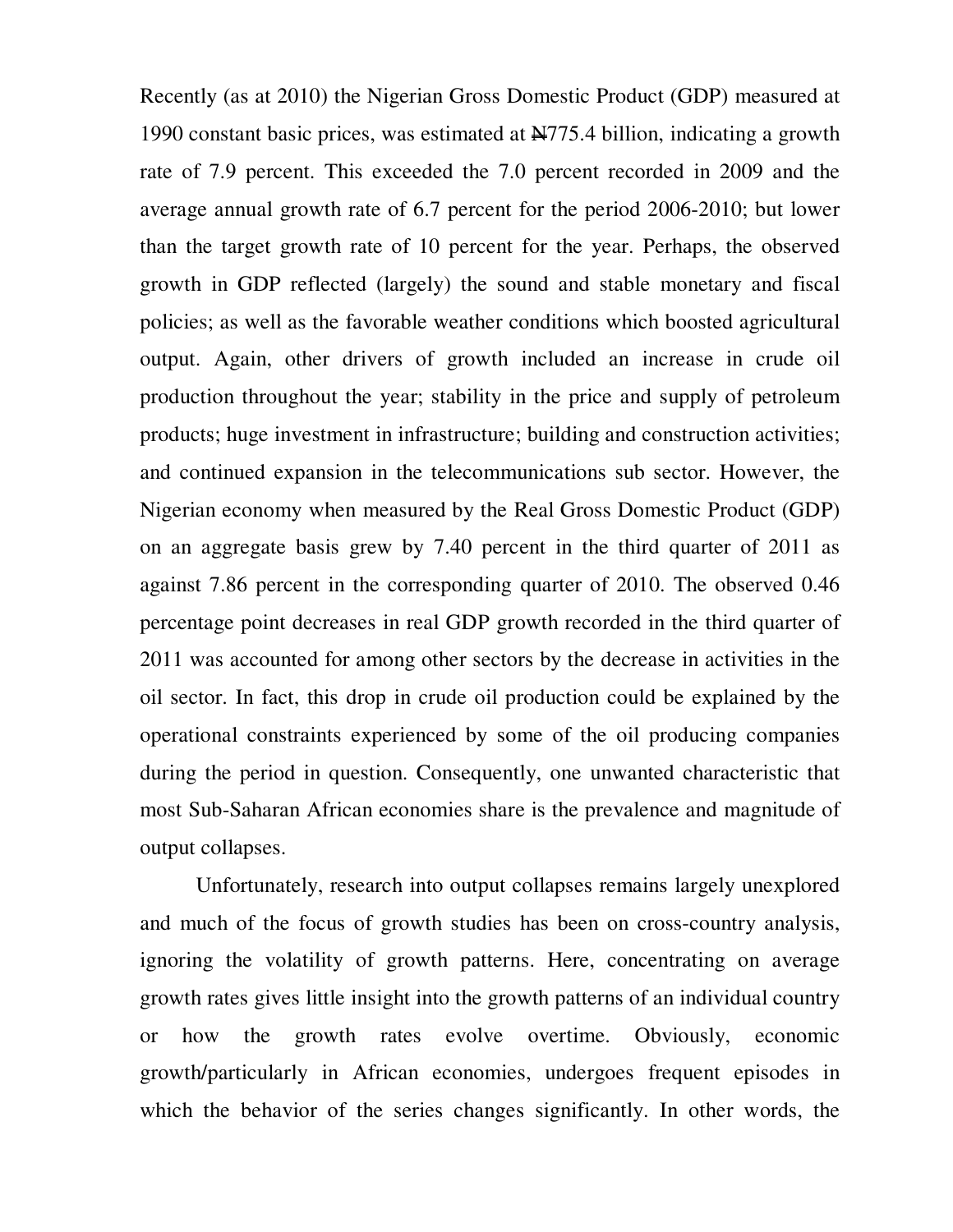growth paths of such economies are often characterized by large swings and fluctuations. In these periods, the application of linear models seems in appropriate because the changes in regime can alter the long-run growth path of the economy. Basically, an output collapse is defined as a fall in the level of output in an economy that is in excess of 10 percent over a three year period (Darlauf el.al.2004; Beck and Mavro, 2006; Byrne, 2010). Regrettably, output collapses occur more frequently in Sub-Saharan Africa than in the developed and emerging economies. Here, the most common explanation offered is that these collapses take place during periods of intensive civil war; but civil war only partially explains the extent of such collapses among Sub-Saharan nations and Nigeria in particular. Table I.I shows the largest real output drops for Nigeria and sample nations (between 1980 and 2000).

| S/N            | <b>COUNTRY</b>  | <b>TIME PERIOD</b> | <b>OUTPUT DROP</b> (%) |
|----------------|-----------------|--------------------|------------------------|
|                | <b>CANADA</b>   | 1980 31983         | 5.79                   |
| 2              | <b>USA</b>      | 1980 3 1983        | 5.37                   |
| 3              | <b>UK</b>       | 1980 3 1983        | 3.59                   |
| $\overline{4}$ | <b>MALI</b>     | 1985 31988         | 33.94                  |
| 5              | <b>CAMEROON</b> | 1987 31990         | 33.50                  |
| 6              | <b>NIGERIA</b>  | 1997 3 2000        | $32.04*$               |

TABLE I.I OUTPUT DROPS IN NIGERIA AND SAMPLE COUNTRIES

Indeed, countries that endure output collapses display a high level of volatility around their average growth rate. Unless periods of large drops in output are accounted for, little can be inferred through standard quantitative analysis because the dynamics of output following a large collapse can differ significantly from the dynamics of output during stable time periods. Thus, the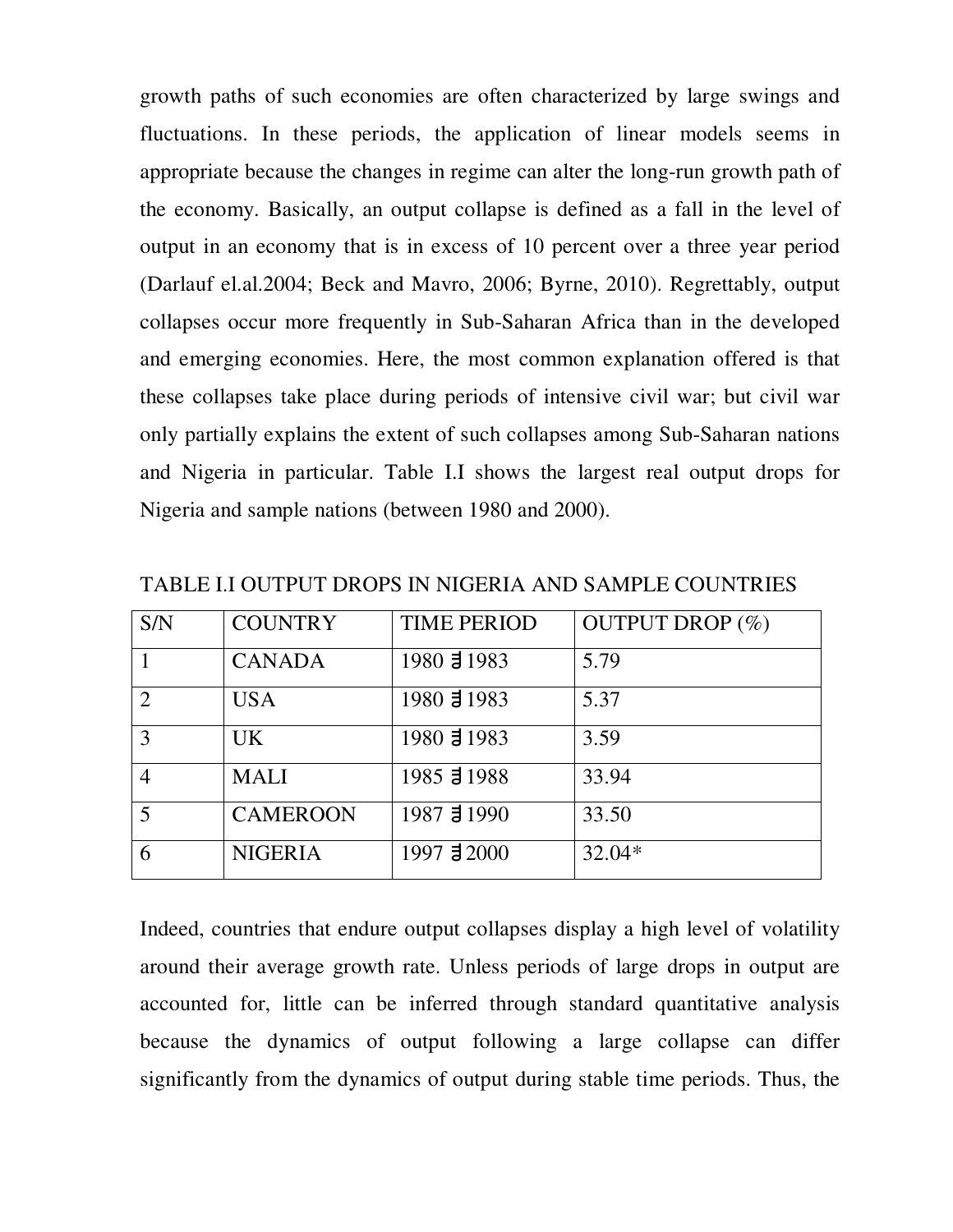generally disappointing growth in Sub-Saharan Africa (particularly Nigeria) over the past decades reflects the difficulties posed by institutional and economic factors. These include the lack of resource endowments; low level of human capital; administrative, legal and institutional framework; stance of financial policies and structural policies that have often been distortionary. These factors coupled with an adverse external environment (with significant declines in terms of trade) have all contributed to hinder sustained economic growth in Nigeria. Unlike studies that have pointed to the significance of these factors in explaining long-run output growth in Nigeria; this paper will pay greater attention to the sources of macroeconomic fluctuations. In otherworld, this paper seeks to document the sources of macroeconomic fluctuations in Nigeria by measuring the relative importance of domestic versus external shocks.

 This research study therefore intends to show that the hypothesis of a common stochastic productivity trend has a set of econometric implications that allows us to test for its presence, measure its importance and extract estimates of its realized value. Furthermore, we intend to know how much of cyclical variation in the research data can be attributed to innovations associated with nominal variables explain important cyclical movements in the real variables. Building on a venerable economic tradition, it is hoped that the estimated relationships will separate the regular response of policy to the economy from the response of the economy to policy; and therefore producing a more accurate measure of the effects of the policy changes and shocks. In this way, the proposed model will integrate policy behavior variously with broad macroeconomic aggregates to provide a fuller understanding of the factors underlying the bulk of economic fluctuations in Nigeria. Distinctively, this paper propose to contribute to the current modeling literature, by accommodating regime switching and structural break dynamics in a unified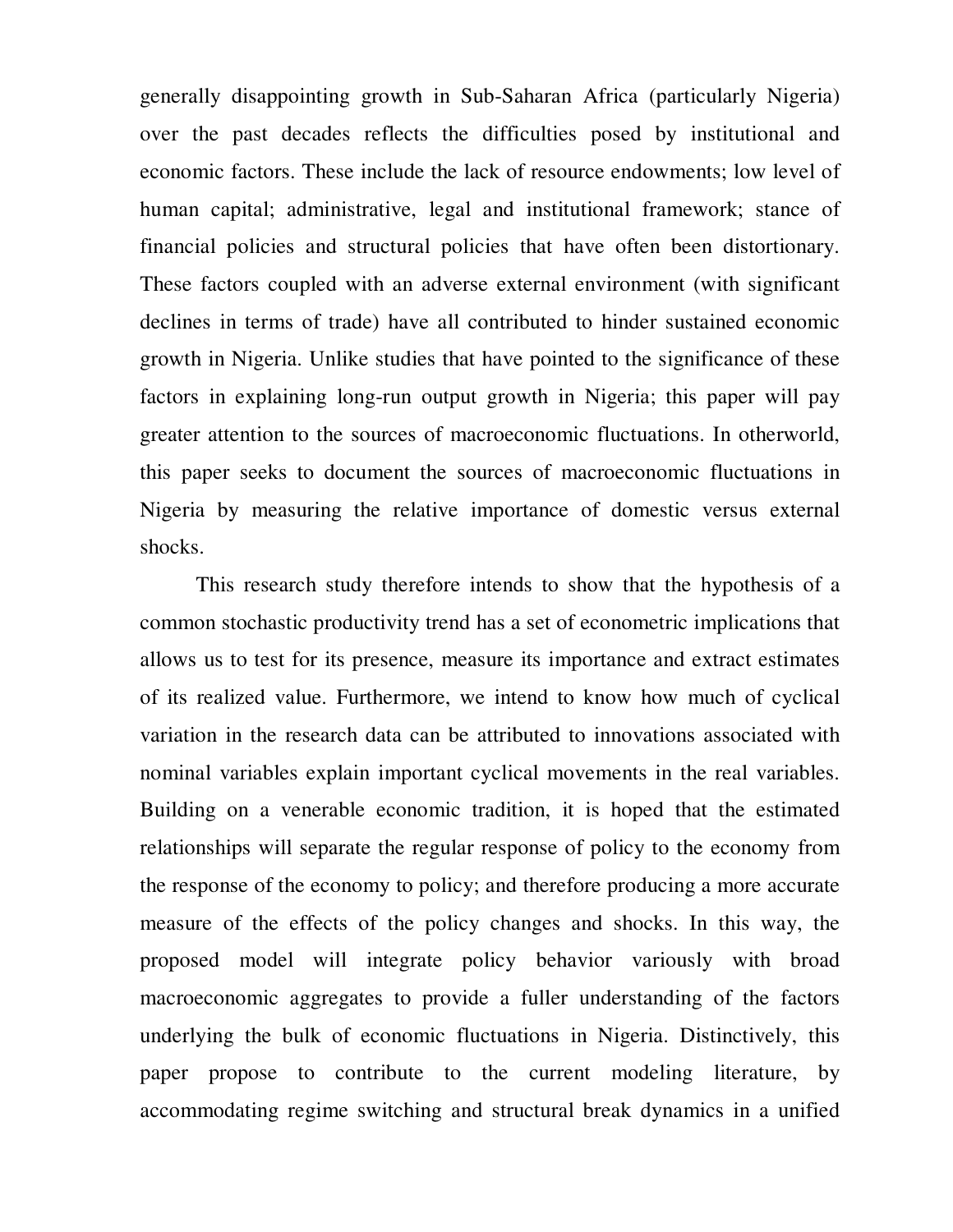framework. Unfortunately, current regime switching models are not suitable for capturing instability of dynamics because they assume a finite number of states and that the future is like the past (Song, 2011). On the other hand, structural break models allow the dynamics to change over time. However, they may incur loss in the estimation precision because the past states cannot recur and the parameters in each state are estimated separately. Consequently, an infinite dimension makov switching model is proposed to accommodate both types of model and provide much richer dynamics as well as showing how to globally identify structural breaks versus regime switching as applied to the Nigerian Economy.

### **1.0 OBJECTIVES OF STUDY**

The fundamental aim of this research study is to build a specific structural long run model that incorporates the important features of the Nigerian economy. This objective requires us to carry out the following steps:

(1) To construct new classical based vector autoregression models for Nigeria.

(2) To examine whether business cycles are mainly the result of permanent shocks to productivity.

(3) To identify the role of monetary and fiscal policy during economic fluctuations using variance decomposition, impulse response analysis and persistence profiles (by differentiating the effect of variable specific and system-wide shocks).

(4) And to provide a solution by proposing an infinite dimension markov switching model that incorporates regime switching and structural break dynamics in a unified framework.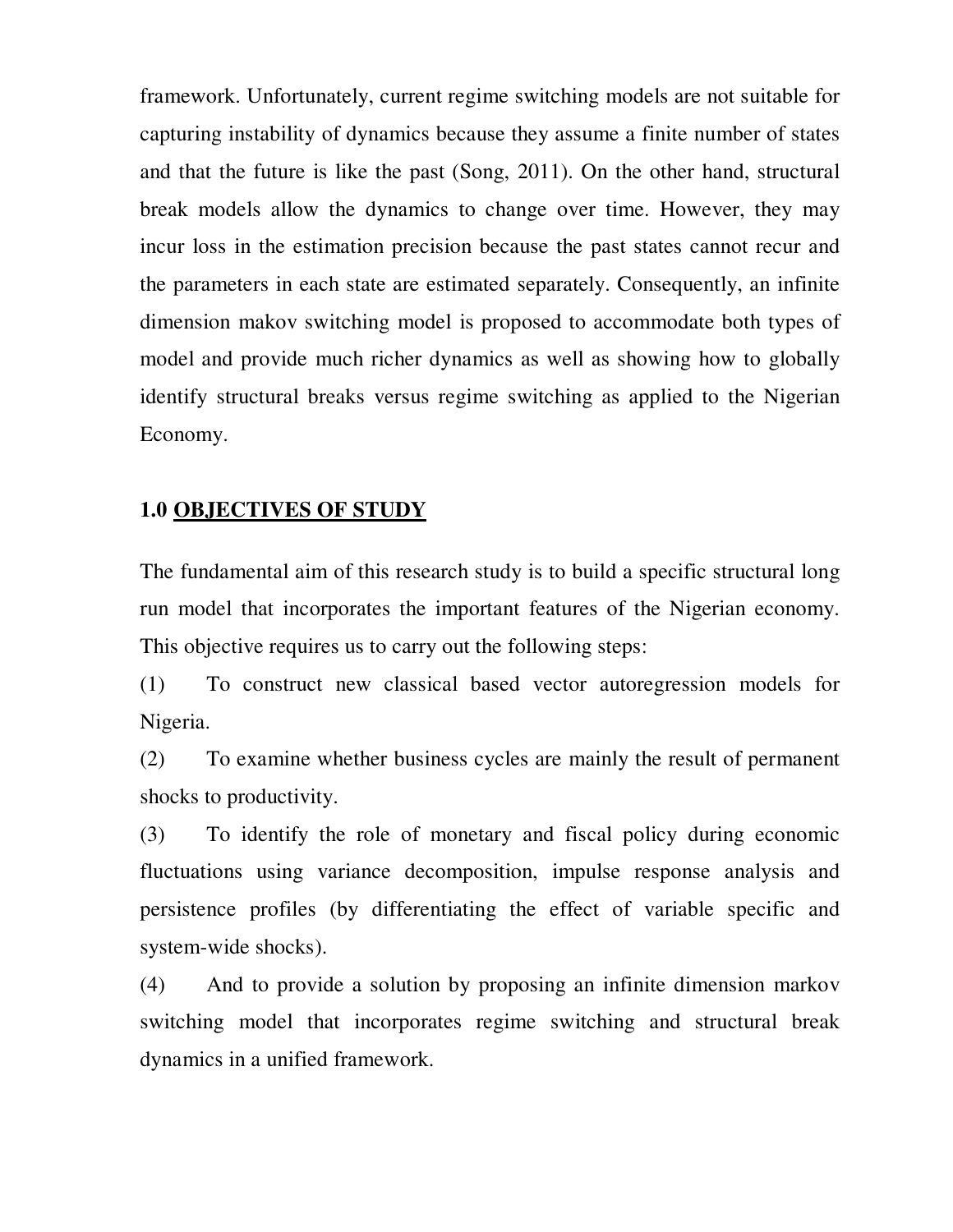### **2.0 THEORETICAL AND METHODOLOGICAL FRAMEWORK**

In a real-business-cycle model with permanent productivity shocks, output  $Y_t$  is produced via a constant-return-to-scale Cobb-Douglas production function:

$$
Y_t = \text{H/kt}^{1-\theta} N_t^{\theta-} \qquad (1.1)
$$

Where kt is the capital stock and  $N_t$  represents labor input. Total factor productivity, *H*tollows a logarithmic random walk:

$$
Log (11) = \mu_{11} + log (11) + 11 \tag{1.2}
$$

Where the innovations, (**M**) are independent and identically distributed with a mean of 0 a variance of  $\mathbb{R}$ . The parameter  $\mu_{\mathcal{H}}$  represents the average rate of growth in productivity;  $\mathbb{R}$  represents deviations of actual growth from this average.

 Within the basic neoclassical model with deterministic trends, it is familiar that per capital consumption, investment, and output all grow at the rate  $\mu$ <sub>*M*</sub>( $\Xi$ in steady state. The common deterministic trend implies that the great ratios of investment and consumption to output are constant along the steadystate growth path. When uncertainty is added, realizations of  $\mathbb{R}$ change the forecast of trend productivity equally at all future dates:

$$
E_t \log(\mathcal{H}_{\mathbf{A}_s}) = E_{t-1}(\mathcal{H}_{\mathbf{A}_s}) + \mathcal{H} \tag{1.3}
$$

A positive productivity shook raises the expected long-run growth path: there is a common stochastic trend in the logarithms of consumption, investment, and output. The stochastic trend is log (( $\frac{1}{k}$ ( $\frac{1}{k}$ ) and its growth rate is ( $\mu$ <sub>th</sub>+ $\frac{1}{k}$ ) the analogue of the deterministic models common growth  $\pm$  rate restriction,  $\mu_{\mu}$  / $\pm$ With common stochastic trends, the ratios  $c_t/v_t$  becomes stationary stochastic processes (kings et.al.1991). Thus following Hoffmaister and Roldos (1997), Hoffmaister et.al. (1998); we consider a small open economy that produces an exportable good  $(y_x)$  and a non tradable good  $(y_n)$  using imported intermediate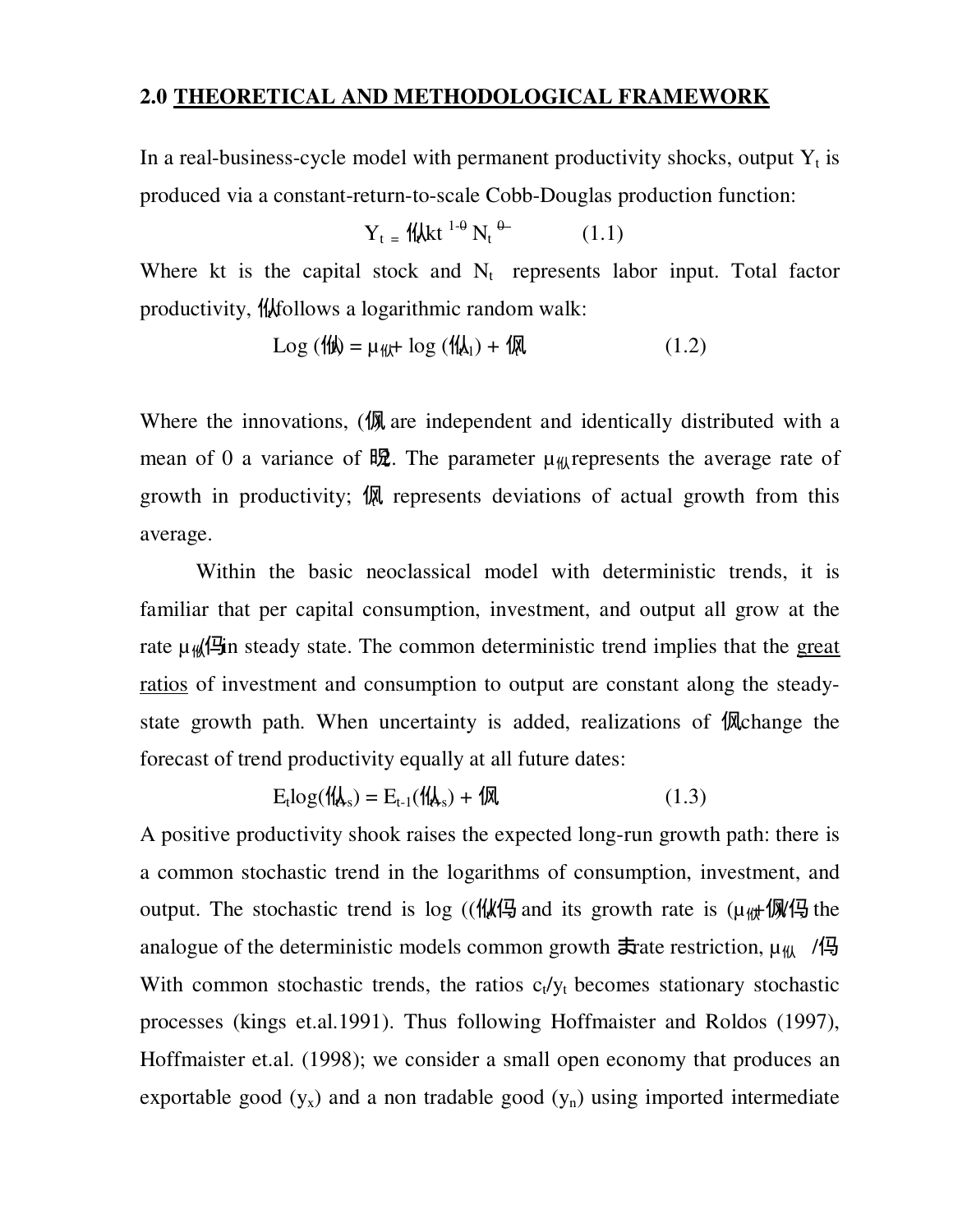inputs. Here, optimal production and consumption decisions determine an equilibrium exchange rate (Q) that is used to define total GDP as  $Y_t = Y_x + QY_n$ Using lower-case letters to denote the logs of upper-case variables, an expression for the (log) of total GDP can be obtained:

## $Y = \frac{1}{2} \left( \frac{1}{2} \frac{1}{2} \mathbf{B}_1 \mathbf{D}_2 + \mathbf{r}_1 \mathbf{k}_1 + \mathbf{d}_1 \left( \mathbf{k}_1 \frac{1}{2} \mathbf{I}_1 \right) \right)$  (1.4)

The first two terms in equation (1.4) are supply shocks that enter symmetrically because, as Bruno and Sachs (1985) pointed out, an increase in the price of intermediate inputs (Pm) acts likes negative technological progress. For Nigerian economy, changes in  $a_x$  could also be weather-related crop successes (failures). Next, the second term can be decomposed into the world price of intermediate inputs Pm and the tariff rate  $\frac{1}{k}$  Basically, this allows us to model supply responses to structural reforms such as trade liberalization as well as the impact of terms of trade shocks (lee, 1993).

Generally, an improvement in the terms of trade or structural reform that removes distortions leads to a positive response in total GDP in the long run. Here, the last two terms are the (log of) capital stock, k, and the (log of) capital/labor ratio, k-1, which respond endogenously to the different shocks. Again, in order to introduce demand shocks, it is convenient to assume that government spending (g) falls mostly on non tradable goods. Hence, the main effect of a fiscal expansion is to change the composition of demand (and hence production) toward non tradable goods with as ambiguous effect on total GDP. And given the ambiguity of the impact of government spending on GDP, we don not impose a sign on the long run impact of fiscal policy on GDP; rather we assume that it is small and not very different from zero. Again, we assume that individuals in this economy have access to international capital markets where they borrow an amount, D, at the world interest rate (r\*). Here, the effect of world interest rate shocks is captured by the fourth term in equation (1.4)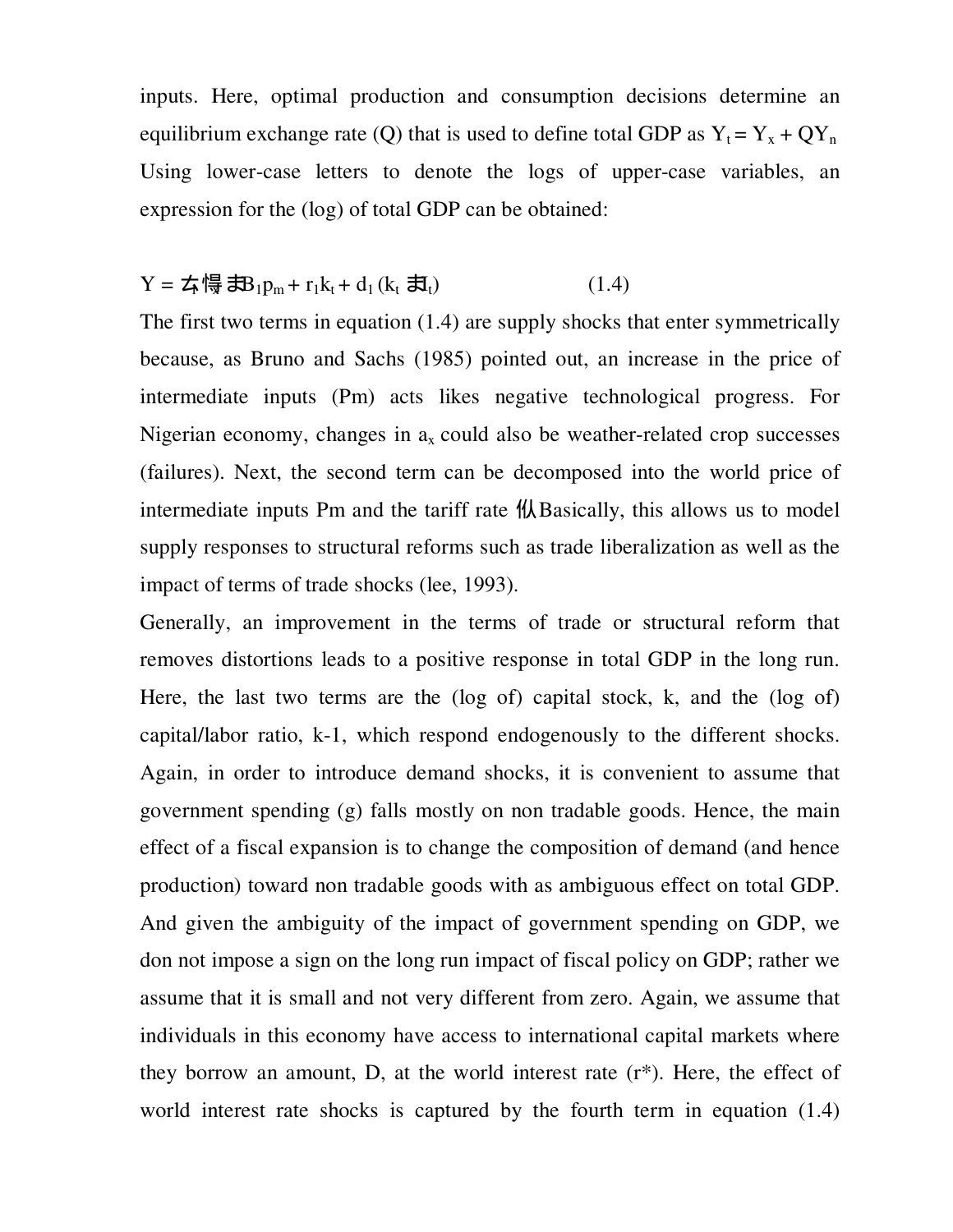because in the long run the marginal productivity of capital (determined by the capital/labor ration) equals  $r^*$  under perfect capital mobility. Thus, an increase in world interest rates tends to have a contractionary effect on total GDP as the decrease in the capital/labor ratio is multiplied by a positive coefficients in equation (1.4).

 Indeed, the dual nature of the responses of the real exchange rate is the trade balance is well understood: excess demand pressures lead to real exchange rate appreciation and trade deficits. Thus, the long-run response of the (log of) real exchange rate (q) to the different shocks in summarized by equation (1.5).

 $q_t = \frac{1}{2} a_{xe} \frac{1}{2} B_2 P_{me} + r_2 k_e + \frac{1}{2} (k_t \frac{1}{2} I_t)$  (1.5)

which is the analog of equation (1.4) for the relative price. However, a positive supply shock due to technological progress in the tradable sector (to a good crop) or to trade liberalization (as well as terms of trade improvement) leads to a real exchange rate appreciation under plausible parameter values. Really, this is due to the fact that positive wealth effects of these shocks lead to a higher demand for non tradable goods sector induced by the increase in the relative price of the non traded good. Here, an increase in government spending also leads to a real exchange rate appreciation. Despite having a negative wealth effect, the fact that government spending is biased toward non tradable goods requires an increase in the relative price of non-tradable good to reach a new equilibrium. On one hand, the fiscal expansion leads to a decline in the capital stock/which has a first order effect on the real exchange rate but a negligible effect on the level of total GDP. It also causes a reduction in the trade surplus as the decline of the capital stock leads to lower steady-state level of external debt and interest payments. Again, an increase in world interest rates leads to a larger trade surplus, as the fall in domestic absorption relative to output accommodates the increased interest payments. Conventionally, we assume long run neutrality of money and nominal exchange rate and include in the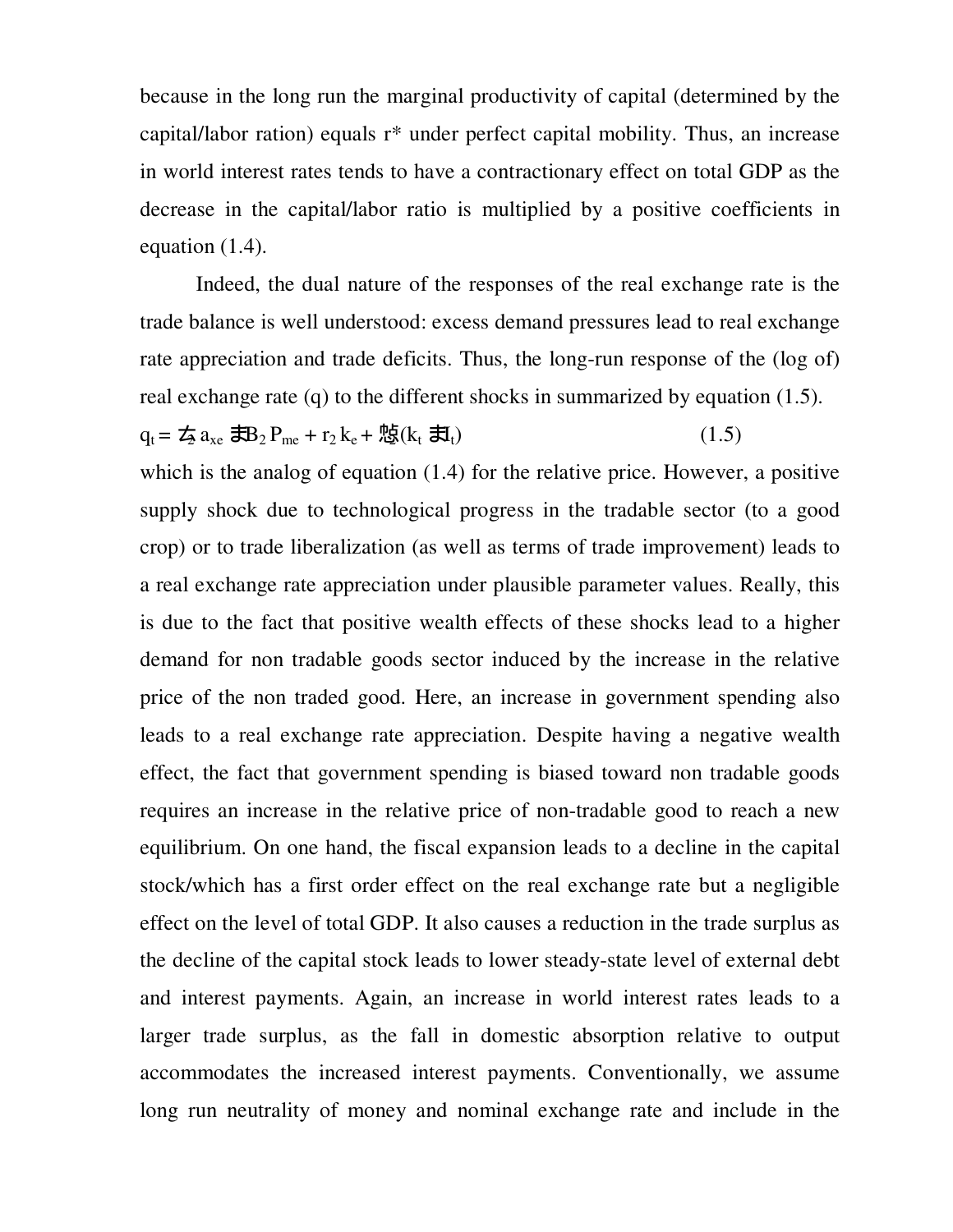model a general unspecified equation for the evolution of the price level. Owing to the different exchange rate regimes, it is difficult to establish whether the evolution of the price level is determined by the money supply, nominal exchange rate or both. Nevertheless, it is likely that the inflation rate will be affected by the other variables of the economic system, either via a direct effect through money demand or through some feedback rule the authorities follow on the chosen nominal anchor.

Methodologically, the structural VAR model uses the long-run properties of the long-run model to recover the underlying economic shocks and estimate their relative importance as well as their cyclical effects.

Following Blanchard and Quah (1989) we show how to use the long-run effects from an economic model together with the condition needed for the independence of shocks (orthogonality conditions) to recover or identify the economic socks from a reduced form model.

Essentially, this allows the researcher to leave the short-run dynamics of the model unrestricted. Here, the results can be interpreted either as the result of transitional equilibrium dynamics of capital accumulation and labor supply in response to the economic shocks or as the disequilibrium dynamics implicit in a model with wage/price) stickness.

Specifically, our basic structural VAR model contains five variables. WORLD REAL INTEREST RATE, TERMS OF TRADE, OUTPUT, EXCHANGE RATE AND PRICES. This implies that a total of 25 independent restrictions are needed to identify the underlying economic shocks. This model is given as

$$
\overline{\mathcal{S}}_{\lambda} = A(L)\overline{\mathbf{E}} \tag{1.6}
$$

Where  $\vec{\lambda}$  = vector of model variables

 $A(L)$  = matrix of lag polynomials that summarize model dynamics  $\mathbb{E}$  vector of shocks or innovations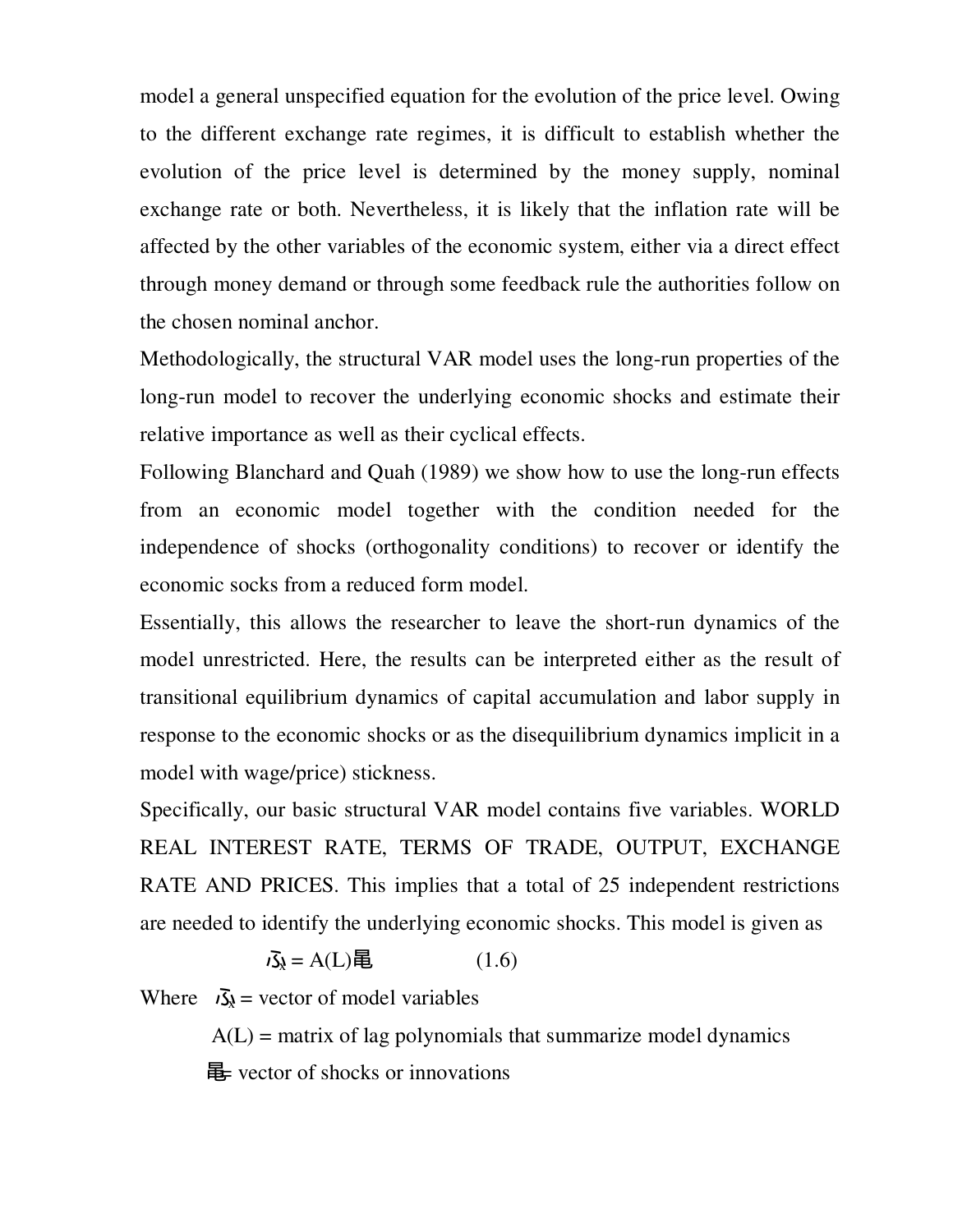Here, the small open economy assumption provides six restrictions: domestic shocks (supply, fiscal and nominal) do not affect the world interest rate or the country  $\phi$  terms of trade. Again, the long-run model provides four additional restrictions: fiscal shocks can affect real exchange rate and hence the composition of output between traded and non- traded goods but not the long-run level of output.

The long run neutrality of nominal shocks provides two restrictions such that nominal shocks do not affect output or the real exchange rate and terms of trade shocks do not affect world interest rates in the long run.

Orthorgonality of the economic shocks provides the 15 additional restrictions needed to exactly identify the impact of the economic shocks.

To identify trends and their impulse response functions, let  $x_t$  denote an nx1vector of time series and the individual series are assumed to be I(1) and to have the wold representation:

$$
i\mathbf{X}_t = \mu + C(L)\mathbf{E} \tag{1.7}
$$

Where

 $\mathbf{\Xi}$  = vector of one **ま**step ahead linear forecast errors in X<sub>t</sub> given information on lagged values of  $X_t$ 

These  $\equiv$   $\mathbf{\mathbb{E}}$  are serially uncorrelated with a mean of zero and covariance matrix 匘

However, it is important that the analysis of co integration be accompanied by some estimate of the speed with which the economy or the market under consideration return to their equilibrium state, once shocked. (Pesaran and Shin, 1996) such an analysis would be particularly valuable in cases where there is two or more co integrating relation characterizing equilibrium, possibly in different markets, where we will be able to estimate the relative adjustment speeds of different markets towards their respective equilibrium. Basically, there are four possible methods that can be used to characterize and estimate the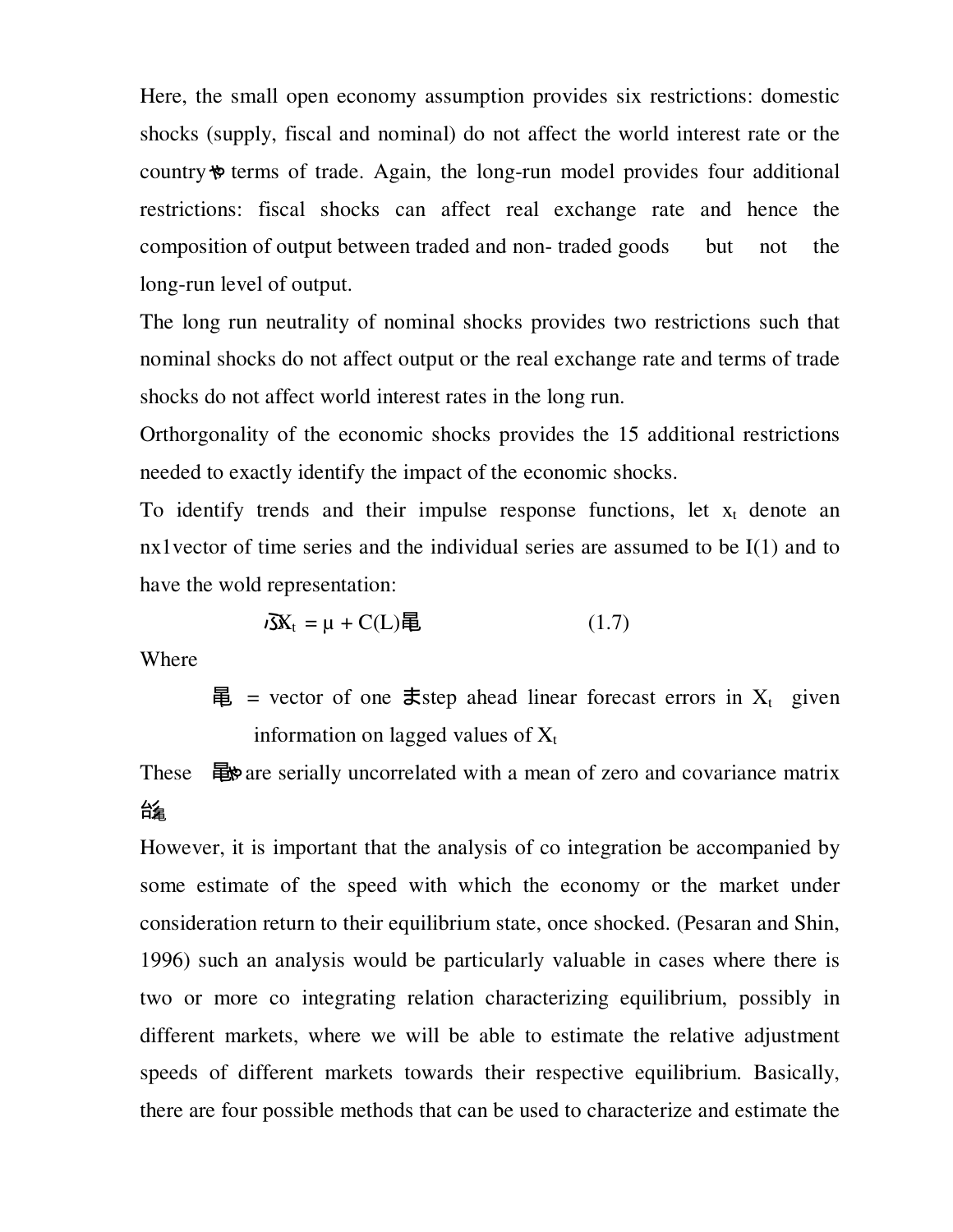time profile of the effect of shocks on one more co integrating relations. All these approaches are based on explicit relationship that we drive between the co integrating relation and the current and lagged values of the shocks in the convergence to equilibrium.

The obvious method has been the impulse response approach (Sims, 1980) use to estimate the time profile of the effect of  $\frac{1}{2}$  articular  $\frac{1}{2}$  shocks on the co integrating relations. But such an analysis is subject to the major criticism that the estimate d impulse response function are not unique and depend on the way the shocks in underlying VAR model are orthgonalised. An alternative approach is to consider the resultant time profile of the effect not a system  $\pm$ wide shock on the co integrating relation the resultant time profile will be unique and do not require the prior orthogonalization of the shocks.

Following Lee and Pesaran (1993), we measure the impact of system-wide shock on the co integrating relation by their  $\frac{1}{2}$  bersistence profile, defined as the scaled difference between the condition variances of the n  $\pm$ step and the (n-1)  $\pm$ step  $\pm$ ahead forecast, and viewed as a function of n, the forecast horizon. This measure readily capture the essential difference that exists between co integrated and non co integrating relation, and provide unique time profile of the effect of shocks to the co integrating relation, in the case of relation between I (1) variable that are not co integrated, the effect of a shock persists forever, while in the case of coin grated relation the impact of shock will be transitory and eventually disappear as the economy returns to its steady trend its long run equilibrium

Specifically, we assume the following augmented vector autoregressive model:  $Z_t = a_0 + a_1 t + \frac{A}{2} Z_{t-1} + \frac{C}{2} W_t + U_t$   $t = 1, 2, \sim, n$  (1.8)  $=Ag_t + U_t$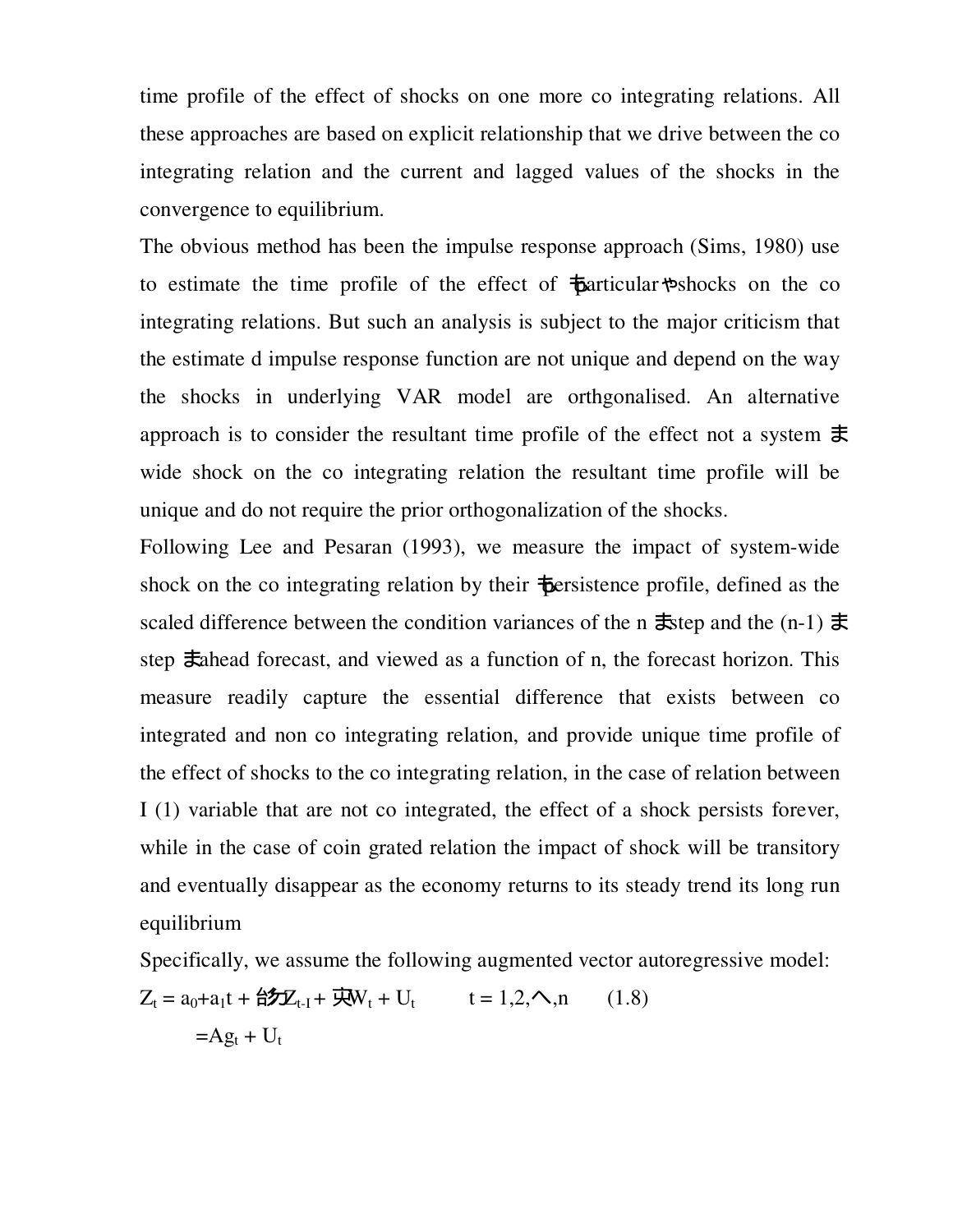Where  $Z_t$  is an m x 1 vector of jointly determined dependent variable and  $W_t$  is a qx1 vector of deterministic or exogenous variable. The statistical framework for the co integrating VAR is the following general vector error correction mode (VECM)

 $\overline{J_1} = a_{0y} + a_{1y}t - 1$  唐 Z<sub>t-1</sub> + 台, $\overline{J_1}$   $\overline{J_2}$ <sub>t-i</sub> +  $\overline{J_2}$  W<sub>t</sub> + 颗 t = 1,2,  $\Lambda$ , n (1.9) Where  $Z_t = (Y_t, X\mathcal{H}), Y_t$  is an  $M_y \times 1$  vector of jointly determined (endogeneous) I(1) variables.

 $X_t = M_x x$  1 vector of exogenous I (1) variables.  $\overrightarrow{J}X_t = a_{0x} + \hat{H}X_t \overrightarrow{J}X_{t-i} + \overrightarrow{H}W_t + V_t$ (1.10)

Wt = q x 1 vector of exogenous/deterministic 1 (0) variables, excluding the intercepts and / or trends.

However, the disturbance vectors and  $\overline{M}$  and  $v_t$  satisfy the following assumptions:

$$
Ut = \begin{bmatrix} \frac{\sqrt{2}}{2} \\ \frac{\sqrt{2}}{2} \\ v_t \end{bmatrix}
$$
 (1.11)

where  $\frac{4}{5}$  is a symmetric positive definite matrix and the disturbances in the combined model  $U_t$  are distributed independently of  $W_t$ .

$$
E(U_t/W_t) = 0 \qquad (1.12)
$$

The intercept and the trend coefficients  $a_{0y}$  and  $a_{1y}$  are  $M_y$  x 1 vector:  $\mathbb{R}$  is the long-run multiplier matrices of order  $M_v x M$ ,

where  $M = M_x + M_y$ :  $\langle \overline{R}_y, \langle \overline{R}_y, \langle \overline{R}_y, \langle \overline{R}_y, \rangle \rangle$  are  $M_y$  x M

Coefficient matrices capturing the short-run dynamic effect: and  $\overline{\mathfrak{R}}_y$  is the My x q matrix of coefficient on the I (0) exogenous variable.

Indeed, (1.9) allow for a sub-system approach in which the  $M_x$  vector of random variable,  $X_t$  is the forcing variable, or common stochastic trend in the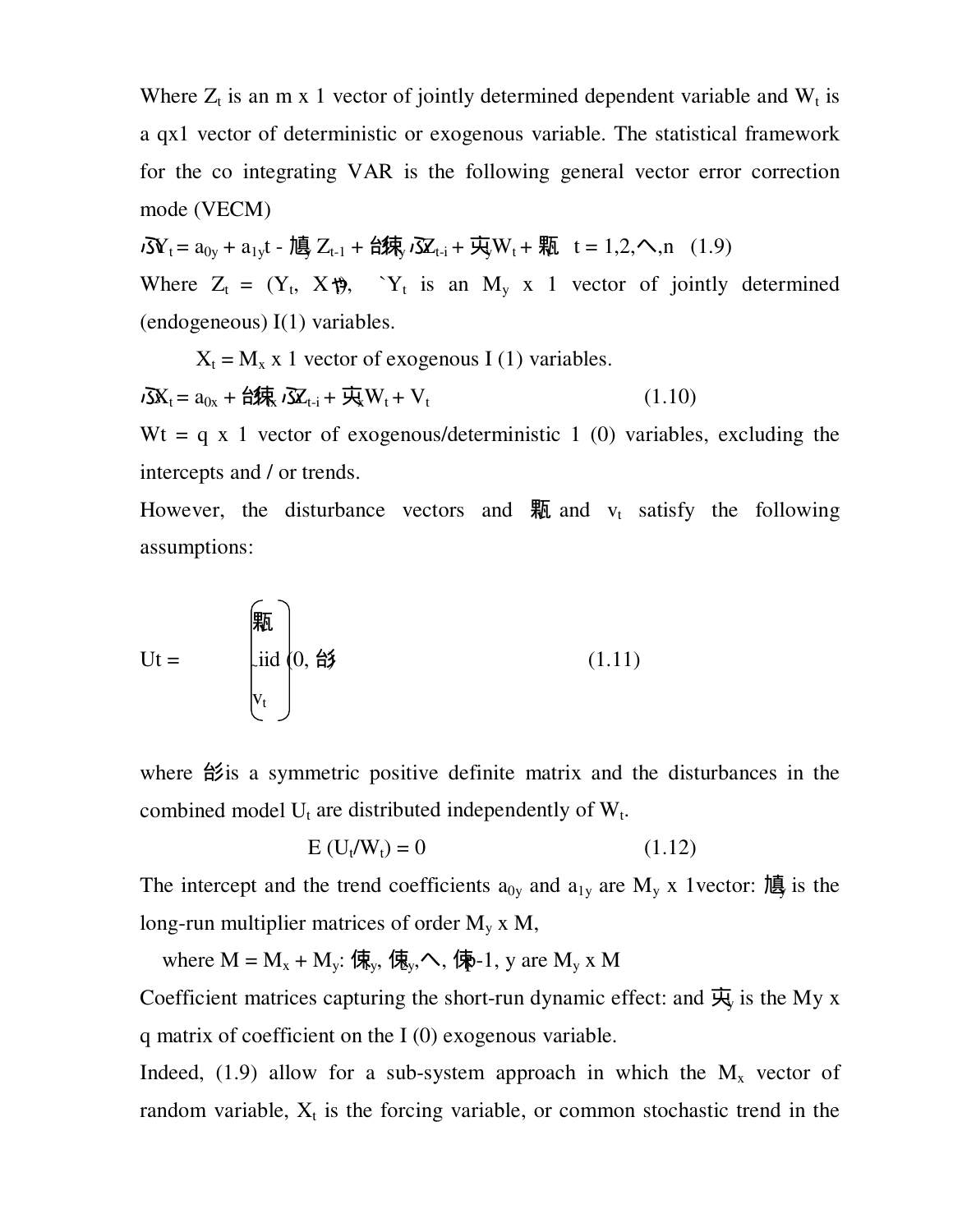sense that the error correction term do not enter in the sub-system for  $X_t$ . Thus our co integrating analysis allows for contemporaneous and short-term feedbacks from  $Y_t$  to  $X_t$  but require that no such feedback are possible in the long-run forcing variable of the system. The co integrating VAR analysis concerned with the estimation of (1.9) when the rank of the long-run multiplier matrix, آیا could at most be equal to My. Therefore, rank deficiency of آیا can be represented as

 $H_r$ : Rank (慎y) = r  $\mathcal{H}_v$ 

Which follows that  $\mathbb{I} = \frac{1}{2} \sqrt{\frac{1}{2}}$  where  $\pm$  and are  $M_y$  x r and M x r matrices, each with full column rank, r. in the case where  $\mathbb{I}$  is rank deficient, we have Yt ~ I  $(1), i\mathbf{N}_t$ 

~ I (0), and  $\sqrt{B}t \sim 1(0)$ . The rx1 trend stationary relations,  $\sqrt{B}t$  are referred to as the co integrating relation, and characterize the long run equilibrium (steady state) of the VECM (1.9).

 It is however, important to recognize that in the case where the VECM  $(1.9)$ , contains deterministic trends (i.e. aiy  $=0$ ), in general there will also be a linear trend in the co integrating relations. Thus, combining the equation system (1.9) and (1.10), we have

$$
\vec{\delta}X_{t} = a_{0} + a_{1t} - Z_{t-1} + i\vec{g}X_{t-1n} + i\vec{g}X_{t-i} + i\vec{g}W_{t} + U_{t}
$$
\nfor t = 1,2,..,n, where\n
$$
Z_{t} = \begin{bmatrix} Y_{t} \\ Y_{t} \\ X_{t} \end{bmatrix} U_{t} = \begin{bmatrix} U_{t} \\ V_{t} \\ V_{t} \end{bmatrix} a_{0} = a_{0}y \begin{bmatrix} a_{0} \\ a_{0} \\ a_{0} \\ 0 \end{bmatrix} a_{0} = a_{0}y \begin{bmatrix} a_{0} \\ a_{0} \\ 0 \end{bmatrix}
$$
\n
$$
i\vec{g} = \begin{bmatrix} \vec{g} \\ \vec{g} \\ \vec{g} \end{bmatrix} \quad (1.13)
$$
\n
$$
i\vec{g} = \begin{bmatrix} \vec{g} \\ \vec{g} \\ \vec{g} \end{bmatrix} \quad (1.14)
$$
\n
$$
i\vec{g} = \begin{bmatrix} \vec{g} \\ \vec{g} \\ \vec{g} \end{bmatrix} \quad (1.15)
$$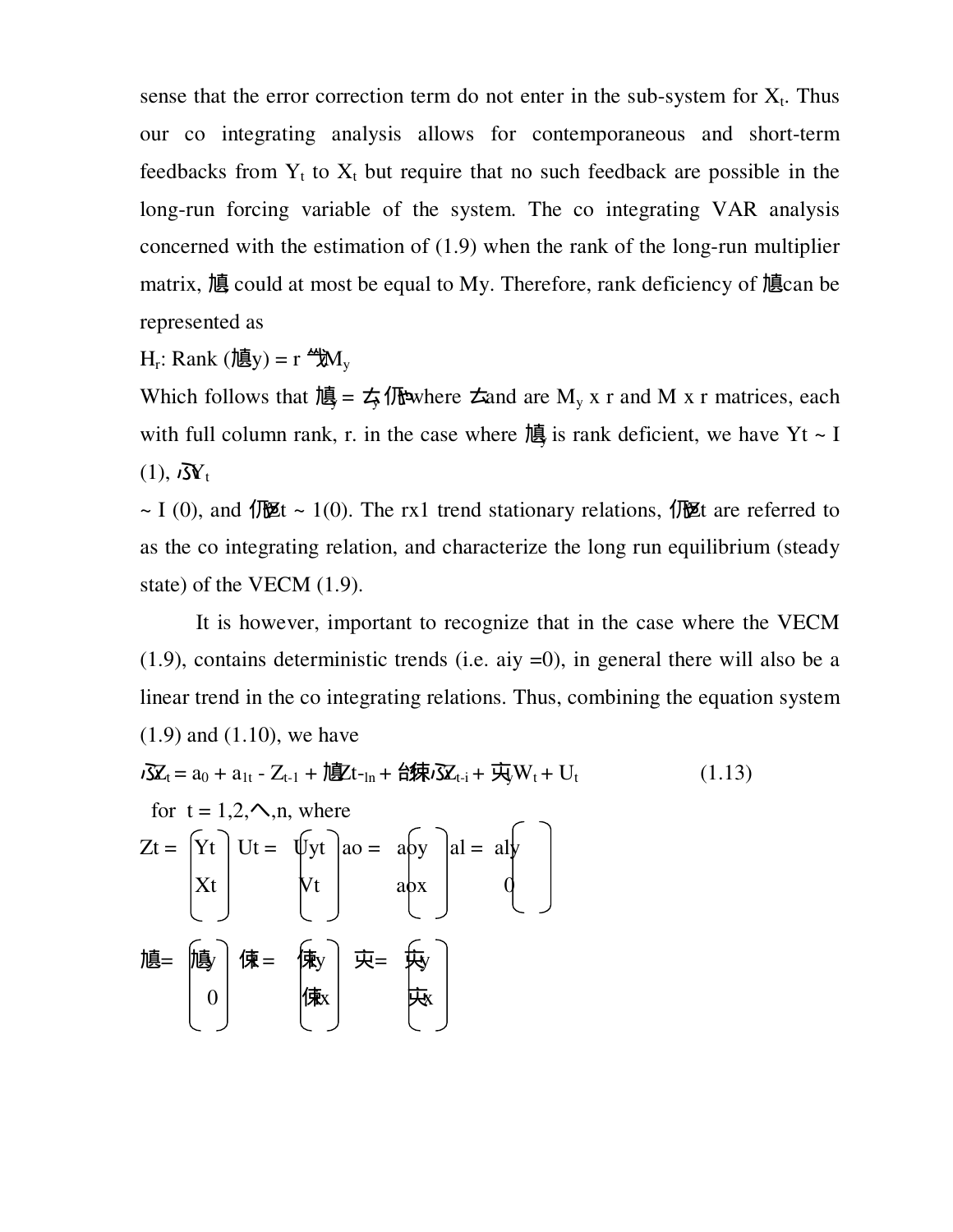which is the vector error correction form of  $(1.8)$ . In the case where  $\mathbb{\bar{B}}$  is mark deficient, the solution of (1.13) involves common stochastic trends, and is given by

$$
Z_{t} = Z_{o} + b_{o}t + b_{1} \{t (t + 1)/2\} + C(1) S_{t} + C^{*} (L) (h_{t} \overline{J}_{o})
$$
 (1.14)  
Where ht =  $\overline{J}_{v}W_{t} + U_{t}$  (1.15)  
St =  $\angle f_{v}U_{i}$ ,  $t = 1, 2, \sim$  (1.16)  
 $b_{o} = C (1)a_{o} + C^{*} (1) a_{1}$  (1.17)  
 $b_{1} = C (I) a_{1}$  (1.18)  
 $C(L) = C(L) + (I-L)C^{*}(L)$  (1.19)  
 $\underset{i=0}{\underbrace{\sharp f}}.$   
 $C^{*}(L) = \angle f_{v}U^{*}(L)$  (1.19)

where L is the one period lag operator and the M  $\times$  M matrices, Ci<sup>\*</sup>, are obtained recursively from

$$
Ci* = C* i-1 5b
$$
 i = 1,2  
\n
$$
i = 1,2
$$
 (1.20)  
\n
$$
i = 0, i < 0, \text{ and}
$$
  
\n
$$
i = 0, i < 0, \text{ and}
$$
  
\n
$$
i = 0, i < 0, \text{ and}
$$
  
\n
$$
i = 0, i < 0, \text{ and}
$$
  
\n
$$
i = 0, i < 0, \text{ and}
$$

The matrices  $\lambda$ ,  $\lambda$ ,  $\lambda$  are the coefficient matrices in the VAR form of (1,13), and in term of  $\overline{\text{18}}$   $\overline{\text{18}}$ ,  $\sim$  and  $\overline{\text{18}}$ <sub>1</sub> are given by

 Φ1 =Г<sup>m</sup> - Π + Г Φi = Гi –Г<sup>i</sup> – 1 I = 2,3…,p-1 Φp = Гp-1

From solution (1.14) it is clear that, in general, Zt will contain a quadratic trend. When  $a_1$   $\vec{E}$ , the quadratic trend disappears only if C(1)  $a_1=0$ , otherwise the number of independent quadratic trend terms in the solution of Zt will be equal to the rank of c (1). And hence depends on the number of cointegrating relations. Since rank  ${C(1) = m-r}$  and without some restrictions on the trend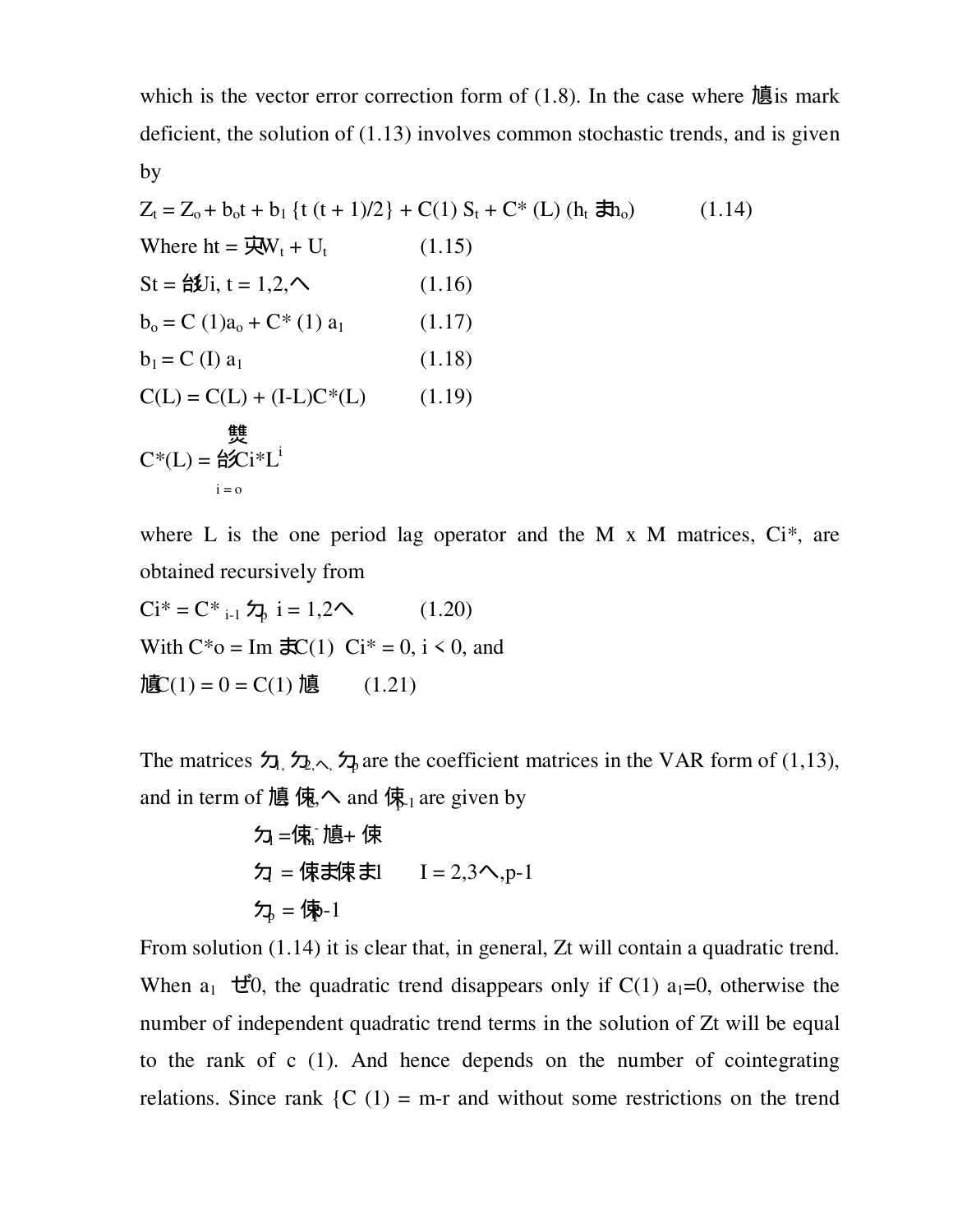coefficients,  $a_1$   $\overline{u}$  the solution (1.14) has the unsatisfactory property that the nature of the trend in  $Z_t$  varies with the assumed number of the cointegrating relations. This outcome can be avoided by restricting the trend coefficients namely, by setting  $a_1 = II_r$  and using (1.18) and (1.12), we have

$$
b_1 = C(1)a_i = c(1) \overline{B} = 0
$$

and the VECM in (1.13) becomes

$$
\delta \mathbf{X}_t = a_0 \; \mathbf{J} \mathbf{H} \mathbf{B}(\mathbf{Z}_{t-1} \; \mathbf{J} \mathbf{r}_t) + \mathbf{A} \mathbf{J} \mathbf{F}(\mathbf{J} \mathbf{X}_{t-1} + \mathbf{J} \mathbf{W}_t + \mathbf{U}_t \tag{1.22}
$$

Using (1.14), the co integrating relations,  $\oint \mathbb{Z}_t$ , can also be derived in terms of the shocks Ut-I, i=0,1,2  $\land \land$ , and the current and past values of 1(0) exogenous values.

Pre-multiplying (1.14) by  $\oint$  *f* and bearing in mind the co integrating restrictions  $\text{f\textsf{IC}}(1)=0$ , we obtain

$$
\text{17}[Z_t = 1]Z_0 + (1]D_0 + 1]C^*(L)(h_t \, \text{1})\tag{1.23}
$$

using (1.17) we also have

$$
\langle \mathbf{\hat{1}\hat{b}}_0 = + \langle \mathbf{\hat{1}\hat{1}} C^*(1) a_1 \rangle \tag{1.24}
$$

and hence when  $a_1 \, \vec{E}$ 0, the co integrating relations,  $\oint \vec{Z}$ <sub>t</sub> in general, contain deterministic trends; which do not disappear even if  $a_1$  is restricted. Indeed, when  $a_1$  = Iir, the coefficients of the deterministic trend in the co integrating relations are given by

 $f(b_0 = + \textit{f}(\mathbb{C}^*(1))$  <sub>順</sub>

but using the result in (1.23), we have

$$
\oint Z_t = \oint Z_0 + (\oint \mathbf{r})t + \oint \mathbf{r}^*(L)(h_t \, \mathbf{F}h_0) \tag{1.25}
$$

A test of whether the co integrating relations are trended can be carried out by testing the following restrictions:

$$
\oint \mathbf{F} = 0 \tag{1.26}
$$

Referred to as co-trending restrictions.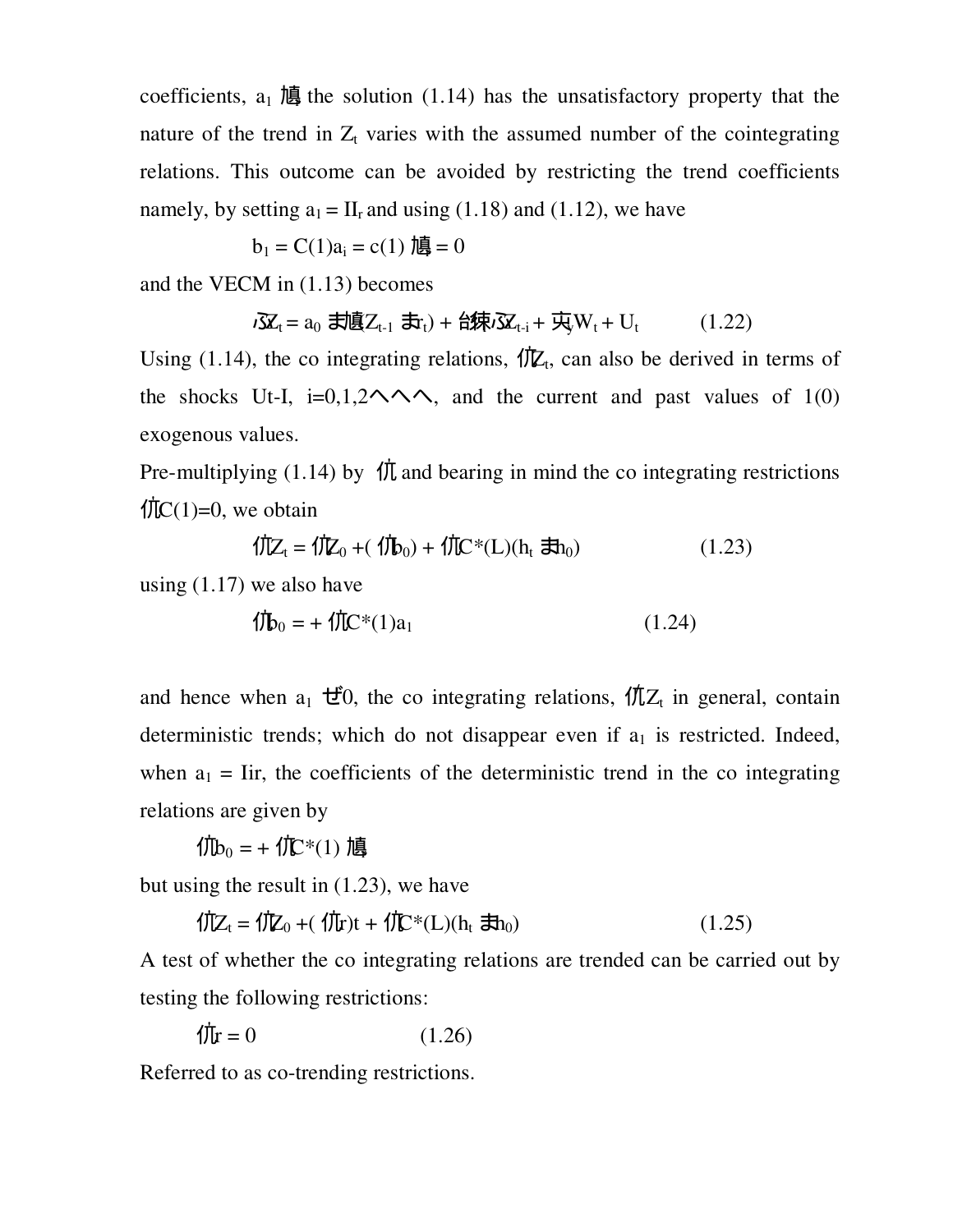The computation of the impulse response function for the co integrating VAR model can be based on the VECM (1.13), which combines the equation system for  $Y_t$  and  $X_t$  given by (1.9) and (1.10), respectively. The solution of the combined model is given by (1.14) and the orthogonalized impulse response function of the effect of a unit shock to the ith variable at time t in (1.13) on the ith variable at time  $t + N$  given by

$$
OI_{ijN} = e'j (C(1) + C_N^*) Te_i
$$
 (1.27)

Where T is a lower triangular matrix such that  $\sharp \sharp TT'$ ,  $e_i$  is the selection vector and (I) and  $C*N$  are defined by relations (1.19) to 1.21). This implies that the effects of shocks on individual variable in a co integrating VAR model do not die out and persist forever.

An alternative approach would be to consider the effect of system-wide shocks or variable-specific shocks on the co integrating relations,  $f\bar{L}Z_t$  rather on the individual variables in the model. The effect of shocks on co integrating relations is bound to die out, and their time profile contains useful information on the speed of convergence of the model to its co integrating (or equilibrium) relations. Consider first the time profile of the effect of a unit shock to the variable in  $Z_t$  on the jth cointegrating relation, namely  $\oint \int Z_t$  using (1.23), we have

$$
OI_i(\iint_{\mathbf{J}} Z_{\mathbf{t}}, N) = \iint_{\mathbf{J}} A_N T e_i
$$
 (1.27)

For I =1,2, $\sim$ ,m,j = 1,2, $\sim$ ,r, N = 0,1,2, $\sim$ . Which give the responses of a unit change in the ith orthogonalized shock  $(=\mathbf{X}_k)$  on the jth co integrating relation  $\oint \int Z_t$ . The corresponding generalized impulse responses are given by  $GI_i(\iint\!\!\!\int Z_tN) = \iint\!\!\!\int AA_N$ 白 $\sharp\psi_i$ (1.28)

$$
\mathcal{U}_h
$$

For  $i = 1, 2, \sim, m$ ,  $j = 1, 2, \sim, r$ , and  $N = 0, 1, 2, \sim$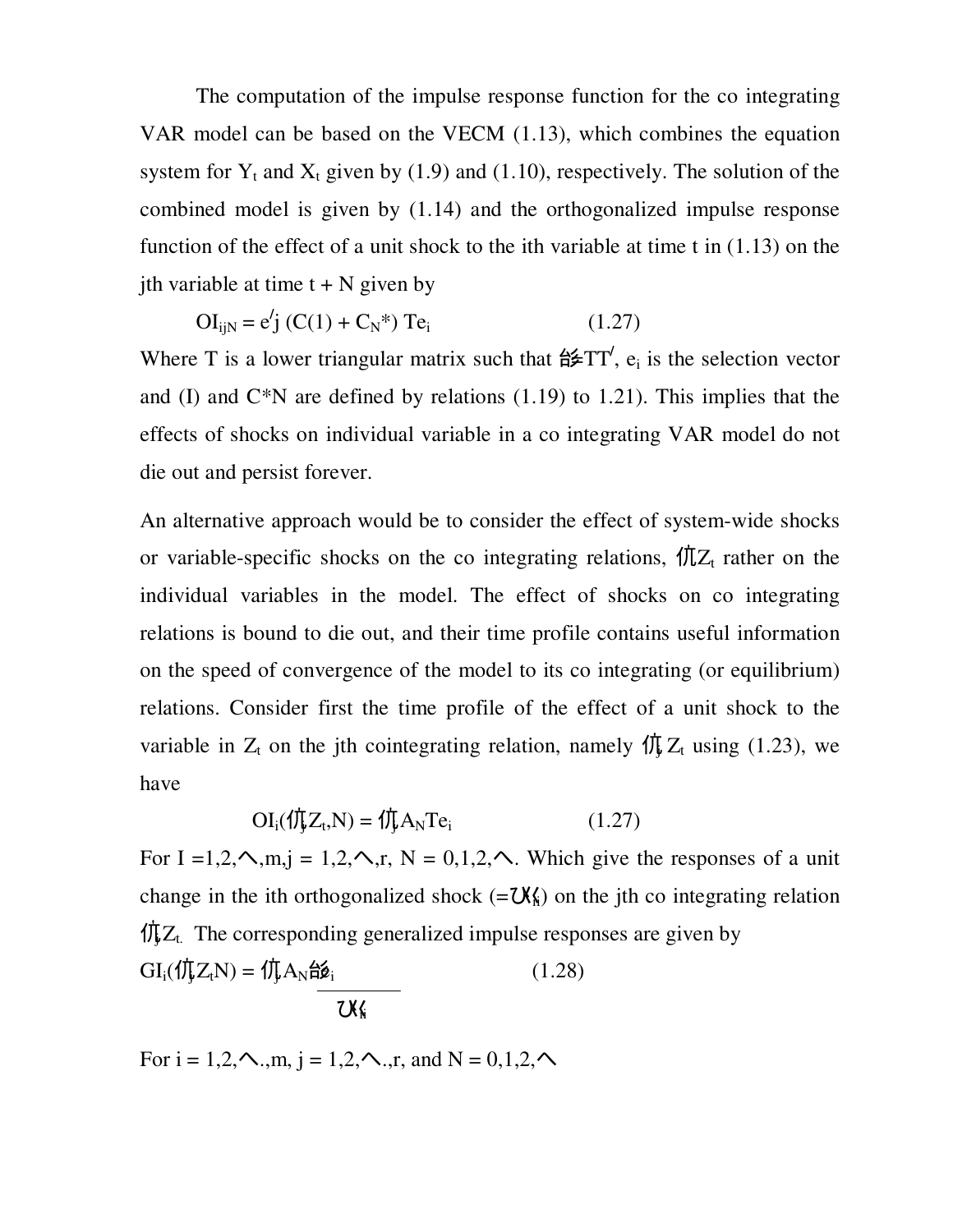But given the ambiguities that surround the impulse response analysis with respect to variable specific shocks, we consider the effect of system-wide shocks on co integrating relations. Such a time profile, referred to as the persistence profile of the effect of system-wide shocks on the jth co integrating relationship is given by

$$
h(\hat{\Pi})Z_tN) = \hat{\Pi}Z_tN\hat{\Pi}\hat{\mathbf{A}}\hat{\Pi}N\hat{\Pi}
$$
 (1.29)

for  $j = 1, 2, \sim$ ,  $r$ , and  $N = 0, 1, 2, \sim \sim$ .

The value of this profile is equal to unity on impact, but should tend to zero as N → <del>t</del><sub>c</sub> if  $\langle \nvert \hat{\psi} \rangle$  is indeed a co integrating vector. The persistence profile, h( $\langle \nvert \hat{\psi} \rangle$  $Z<sub>t</sub>N$ ) viewed as a function of N provides important information o the speed with which the effect of system wide shocks on the co integrating relation,  $\oint \int Z_t$ , disappears even though these shocks generally have lasting impacts on the individual variables in  $Z_t$ .

Indeed, empirical data observation may have shown that the growth path of Nigeria displays different behavior during periods of stable growth and periods of collapse. In order to capture this asymmetry, we propose a two-state markovswitching model with time-varying transition probabilities. This regimeswitching model combines two or more sets of model parameters into one system. And the regime the system is likely to be in a certain time determines which set of parameters (coefficients) should be applied. Conventionally, a twostate switching model takes the form:

$$
Y_t = \begin{cases} x(t) \times b1, & s(t) = 1 \\ x(t) \times b2, & s(t) = 2 \end{cases}
$$
 (1.30)

Where s(t) denotes the state the economy is in at time t. on one hand, the first set of parameter estimates apply to the observed independent variables when the system is in state. On the other hand, the second set applies when the system can be extended to incorporate any number of regimes. Here, s(t) is determined by a markov chain which itself depends on a transition matrix. The transition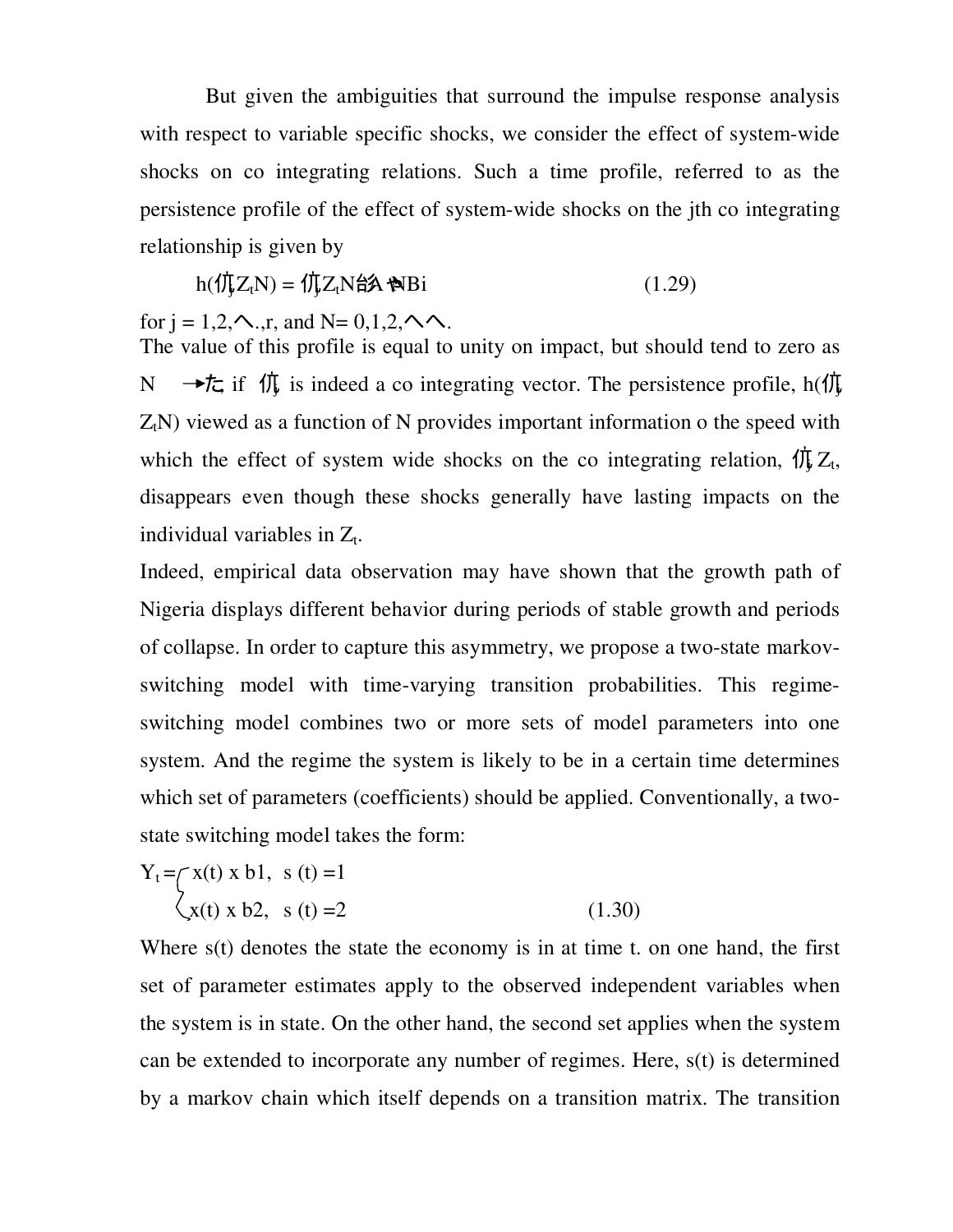matrix gathers the probabilities that one particular state is followed by another particular state. In modeling the regime changes, it is assumed that at some point in the sample, the mean value of the growth rate will shift to another value, for this project, this is expected to occur when a country moves from a stable to a collapse regime. Yet the probability of being in a particular regime is inferred from the data. Here, the two state markov switching model is estimated using quality data on real GDP for the period of 1960: Q1 to 2010 Q4. Notably in using markov switching models, the first challenge is to determine the true number of regimes. In fact, the idea behind regime switching models is that the parameters of the underlying data generating process of the observed time series vector variable, the probability of being in a certain state, and if there is insufficient information in the series, the regime classification will be weak. Consequently, badly parameterized switching models may not be an improvement over models that do not allow for switching (Byrne, 2010; song, 2011). Finally, air research method is equally proposing an infinite dimension markov switching model that incorporates regime switching and structural break dynamics in a unified framework. Here, recuing states are allowed to improve estimation and forecasting precision; and an unknown number of states is embedded in the infinite dimension structure and estimated endogenously to capture the dynamic instability.

### **2.1UNIT ROOT AND COINTEGRATION TESTING MODEL**

 Conventionally, the most widely applied test in working with multivariate time series, are residual based test. Here, the null hypothesis of no cointegration is tested against the alternative that the relation is cointergrated in the sense of Engle and Granger (1987) as originally suggested by Granger (1981). Consequently, most researchers start a cointegration analysis with the usual Augmented Dickey. Fuller (ADF) test, and proceed only if the statistic rejects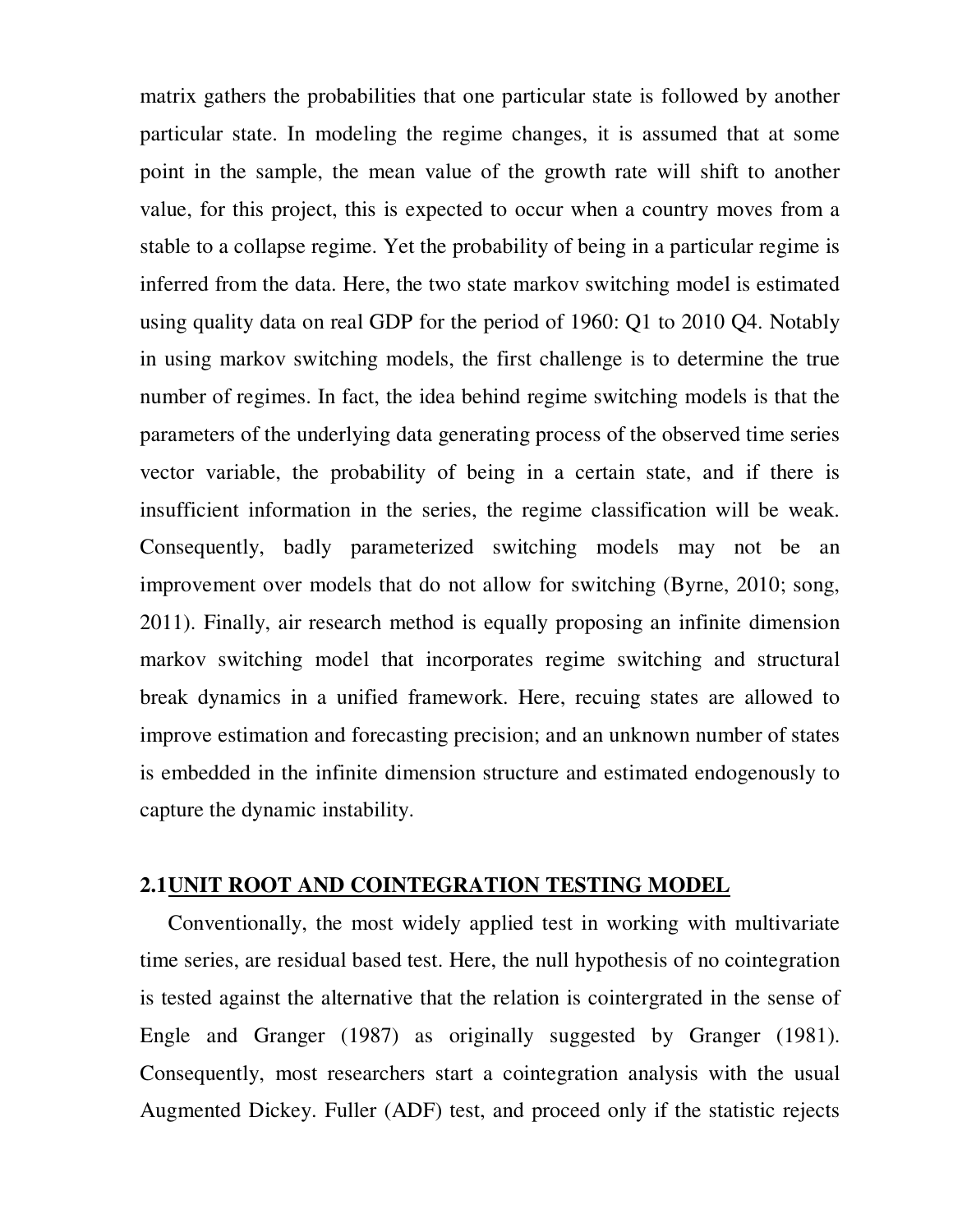the null of no cointegration. Here, if the model is indeed cointegrated with a one-time regime shift in the cointegrated vector, the standard ADF test may not reject the null and the investigator will falsely conclude that there is no long-run relationship. In fact, Gregory et.al (1994) has shown that the power of the conventional ADF test falls sharply in the presence of a structural break. However, if the proposed tests of this paper are employed, there is a better chance of rejecting the null hypothesis leading to a correct model formulation. Here, the proposed new tests are complementary to those of Hansen (1992a) and Quintos and Phillips (1993), which developed tests of the hypothesis of time variance of the coefficients of a cointegrating relation. Specifically, their null hypothesis is Engle  $\pm$ Granger cointegration while proposed test null hypothesis is no cointegration. On the other hand, the test of Hansen and Quintos-Phillips are best viewed as specification tests for the Engle-Granger cointegration model. On the other hand, the newly proposed tests for cointegration are best viewed as pre-tests akin to the conventional residualbased cointegration tests (see Gregory and Hansen, 1996a).

 Consequently, we outline the standard single-equation cointegration model and generalize it to allow for both a regime and trend shift under the alternative hypothesis. Here, the observed data are

 $Y_t = (Y_{1,t} Y_{2t}),$ Where  $Y_{1t}$  is real-valued (1.14)

 $Y_{2t}$  is an m-vector

Thus the standard model of cointegration with a trend and no structural change is  $Y_{1t} = \mu + \sqrt{\mu} + \zeta_{1}^{T}y_{2t} + e_t$  $t = 1, \sim, n$ Where  $Y_{2t}$  is  $I(1)$ And  $e_t$  is I (0)

Indeed, the motivation for these tests is that there may be occasions in which the investigator may wish to test that cointegration holds over some period of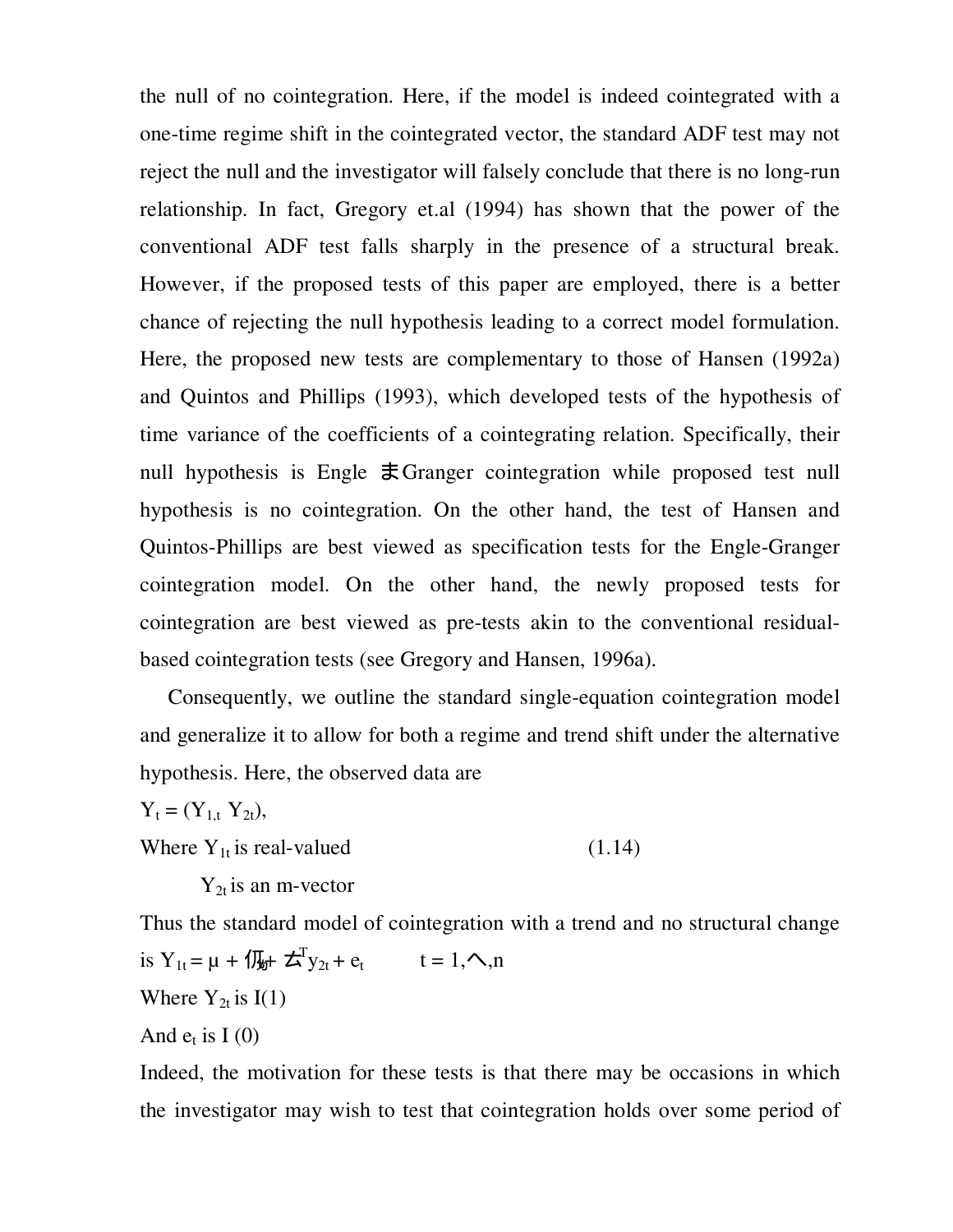time, but then shifts to a new  $\pm$  ong-run relationship. In fact, the timing of this shift is treated as unknown. However, the most general kind of structural change considered in Gregory and Hansen (1996a, 1996b) permits changes in the intercept  $\mu$  and changes to the slope coefficients  $\pm$  but not the trend coefficient  $\int \pi$  Thus, to model the structural change, we define the dummy variable.

$$
\varphi_{tl} = \int_{1}^{\infty} \text{o, if } t \leq \ln \frac{\pi}{2} \tag{I.I.c}
$$
\n
$$
\left\langle 1, \text{ if } t > \ln \frac{\pi}{2} \right\rangle
$$

Where the unknown parameter  $I\sharp(0,1)$  denotes the (relative) timing of the change point and [ ] denotes integer part. Yet, the regime and trend shift alternative is  $Y_{1t} = \mu_1 + \mu_2$   $\varphi_t + \sqrt{\mu} + \sqrt{\mu}$   $\varphi_t + \frac{\pi}{2} Y_{2t} + \frac{\pi}{2} Y_{2t} \sqrt{\pi} + e_t$ 

$$
t = 1, \sim n \tag{I.1 D}
$$

In this case  $\mu_1$ ,  $\pm_1$  and  $\sqrt{n}$  are the intercept, slope coefficients and trend coefficient respectively before the regime shift and  $\mu_2$ ,  $\frac{1}{2}$  and  $\frac{1}{2}$  are the corresponding changes after the break. It is therefore common in time series regression to test the null of no cointegration against the alternative in equation (I.I D). Yet, a potential pitfall to this strategy is when there is some regime shift as in equation (I.I D), the distributional theory to graduate the residual-based test is not Gregory et.al. (1996) have shown that the rejection frequency of the ADF test falls dramatically in the presence of a break in the cointegrating vector. Therefore, to test against alternative (I.I D), we define the innovation vector

$$
U_i = \iota \mathbf{\bar{S}} \mathbf{y}_t
$$

Its cumulative process

 $S_t = \mathcal{C}_{\overline{s}} = \mathfrak{u}_{t}$ , (so  $y_t = y_0 + S_t$ ) and its long-run variance  $\overline{\mathbf{z}} = \mathbf{L} \mathbf{i} \mathbf{m}_{n}^{-1} \mathbf{E} \mathbf{S}_{n} \mathbf{S}_{n}^{T}$ 

When  $U_t$  is covariance stationary  $\dot{\mathbf{\Sigma}}$  is proportional to the spectral density matrix evaluated at the zero frequency. Here, the null hypothesis of no cointegration is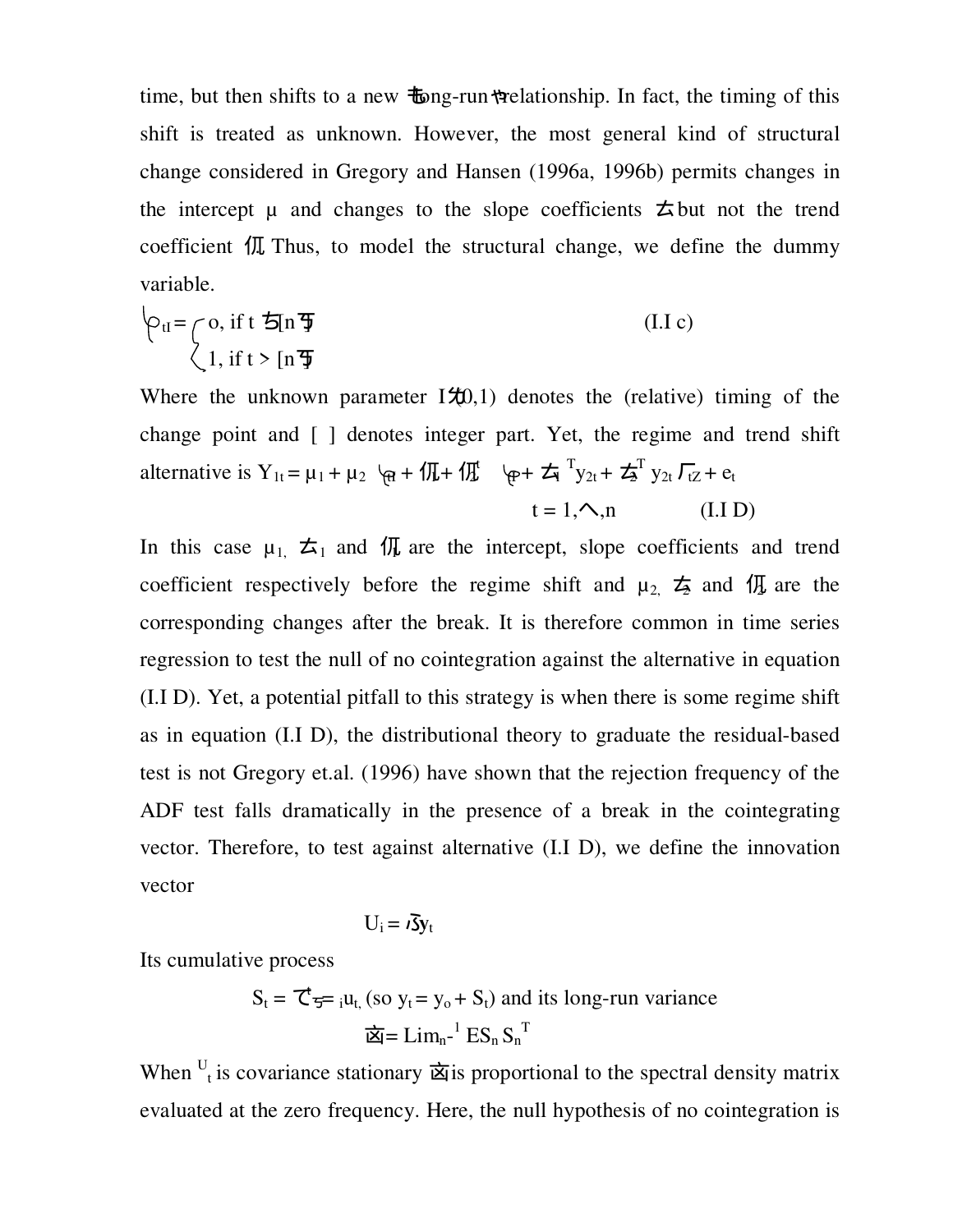that equation (I.I B) holds with  $e_t = I(1)$ . And this implies that  $\dot{\mathbb{Z}} > 0$ , with distributional details at Gregory and Hansen (1996). We therefore compute the cointegration test statistic for each possible regime shift I ET, and take the smallest value (large negative value) across all possible break points, in principle, the set  $T$  can be any compact subset of  $(0,1)$ . Practically, it will need to be small enough so that all of the statistics can be calculated. However, a standard choice in the literature is  $T = (0.15, 0.85)$  and for computational purposes the test statistic is computed for each break point in the interval  $([0.15_n], [0.85_n])$ . For each I, estimate equation (I.I D) by OLS, yielding the residual 嬆 Here, the subscript 侬 the residuals denotes the fact that the residual sequence depends on the choice of change point  $\oint \mathcal{K}$ Thus, from these residuals, calculate the first-order serial correlation coefficient as

$$
\stackrel{\wedge}{P} = \uparrow \stackrel{\wedge}{C_{t}}_{t=1}^{n-1} \underbrace{\stackrel{\wedge}{\text{argmin}} 15}_{\overline{C}_{t=1}^{n-1} \stackrel{\wedge}{\text{deg}}} \underbrace{15}_{\text{sum}} \tag{I.I E}
$$

Consequently, the Phillips (1987) test statistics are formed using a biascorrected version of the first order serial correlation coefficient. Defining the second-stage residuals as

$$
\bigvee_{t=1}^{N} \sum_{i=1}^{N} \mathbf{F}_{t} \mathbf{F}_{t} \mathbf{F}_{t} = \mathbf{F} \tag{I.1 F}
$$

Then, the correction involves the following estimate of a weighted sum of autocovariances

$$
\mathcal{W}_{\mathcal{F}} \subset \mathbb{W} \left[ \frac{j}{M} \right]_{T_{\mathcal{F}}(j)}^{\wedge} \tag{I.1 G}
$$

Where

$$
\oint_{\mathbf{H}} \mathbf{H}(\mathbf{j}) = \frac{1}{n} \int_{t=j+1}^{n} \mathbf{V}_{t+j} \nabla_{t} \mathbf{V}_{t}(\mathbf{I}, \mathbf{I}, \mathbf{H})
$$
\n(II, H)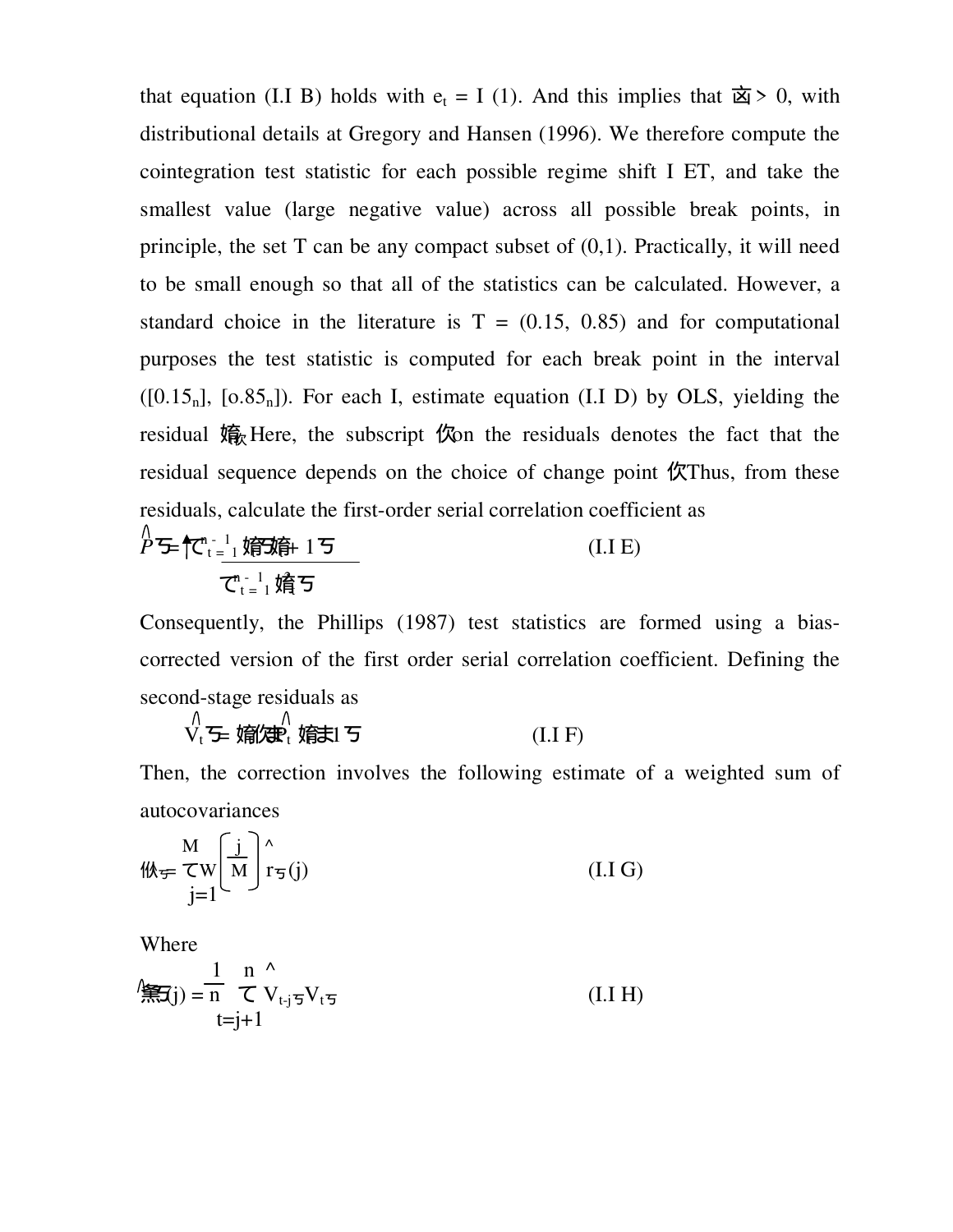and M = M(n) is the bond width number selected so that  $M \rightarrow \pm \infty$ . Here, the kernel weights W(.) need to satisfy the standard conditions for spectral density estimator and the estimate of long-run variance of  $V_t \neq s$  $0$ <del>5</del> = r <del>7</del>(0) + 2  $\mathcal{H}$  (I.I I) 2

The bias-corrected first order serial correlation coefficient estimate is therefore given by

$$
P^* \tau = \frac{\tau_{t-1}^n(\text{m/s}) + 15 \sqrt{\text{m/s}}}{\tau_{t-1}^n \text{m/s}} \tag{I.1 J}
$$

The Phillips test statistics can therefore be written as

$$
Z_{\pm}(\mathbf{\overline{y}}) = n\left(\mathbf{P}^* \mathbf{\overline{y}} \mathbf{\overline{x}}\mathbf{I}\right) \tag{I. I K}
$$

$$
Z_{t} \left( \overline{\mathbf{y}} = n \frac{\left( P^* \mathbf{z}}{S} \mathbf{z} \right) - \mathbf{z} \right)
$$
 (I.I L)

With

$$
S^{2} = \frac{0}{\sum_{t=1}^{n} \hat{F}_{t}}^{2}
$$

On the other hand, the augmented Dickey-Fuller (ADF) statistic is calculated by regressing *i*3n the mon 嫡<sub>15</sub> and *i*3n the ist, ∧, *i*3n the some suitably chosen lag truncation K. thus, the ADF statistic is the t-statistic for the regressor  $\mathbf{\hat{m}}_1$ which is denoted by ADF ( $\overline{\mathbf{5}}$ =tstat ( $\overline{\mathbf{4}}$ <sub>1</sub>+ (I.I M)

Operationally, the test statistics are the smallest values of the above statistics, across all values of  $\frac{2}{3}$  and we focus on the smallest values since small values of the test statistics provide against the null hypothesis. The resultant test statistics are

$$
Z_{\vec{\mathbf{\Sigma}}}^* = \inf_{\mathbf{\mathbf{y}} \in \mathbb{R}} Z_{\vec{\mathbf{\Sigma}}}(\vec{\mathbf{y}})
$$
(I.I N)

$$
Z_{\dot{\mathcal{L}}}^* = \inf_{\mathbf{y}} Z_t \left( \mathbf{\bar{y}} \right) \tag{I.I O}
$$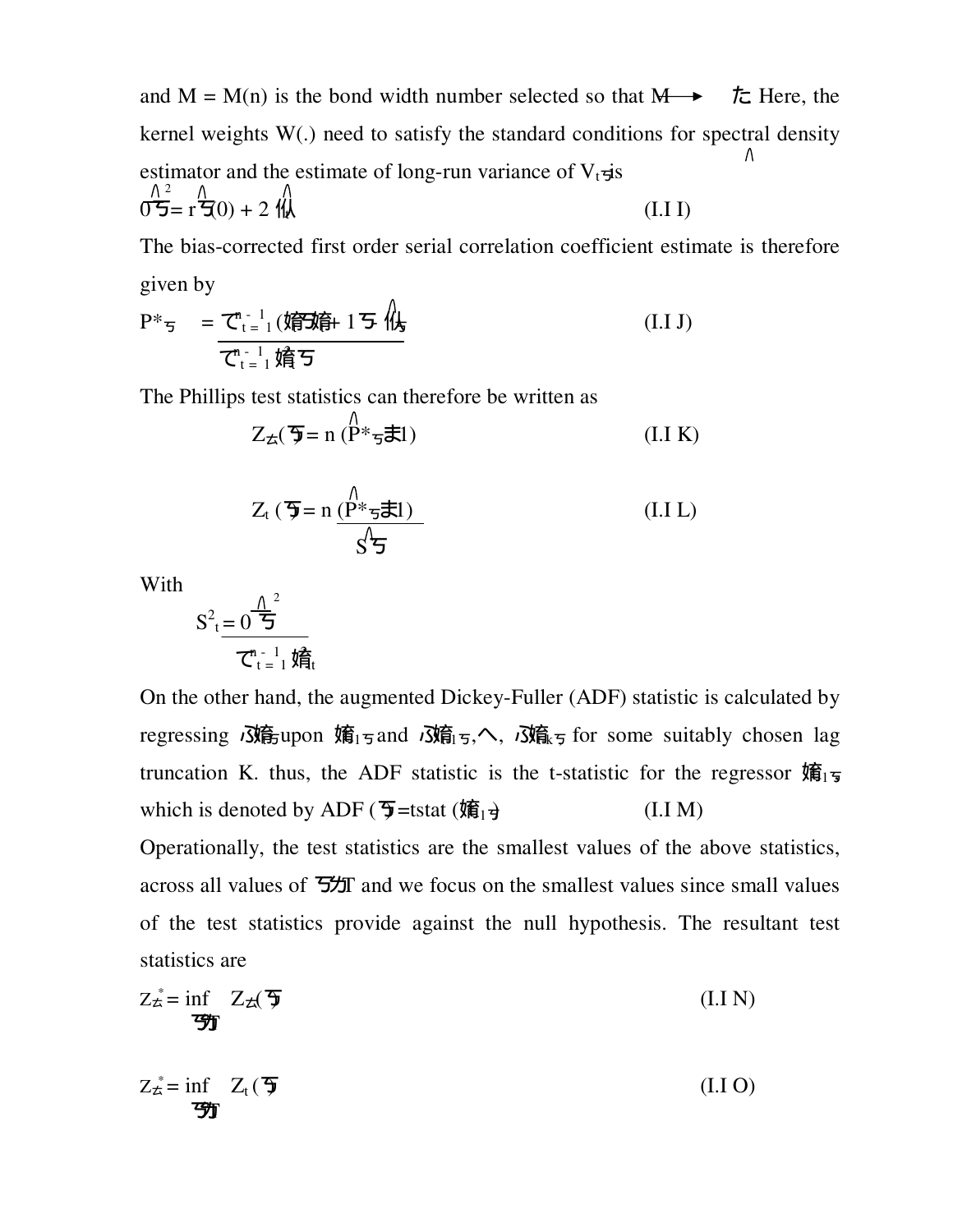It is important to note that in applying these tests that the null hypothesis, like the usual residual-based cointegration, is no cointegration. Therefore, a rejection of the null hypothesis does not imply that there is a break in the cointegrating vector since the tests will have power against a time-invariant cointegrating relation. And to discern between these kinds of alternatives, we suggest using one of the structural change test (with a null hypothesis of cointegration) proposed in Hansen (1992); Serena and Pernon (2001) as well as Lee and Straicich (2003)

### **3.0DATA SOURCES AND COLLECTION**

Indeed, the major sources of data for the proposed study will be the published data of the central bank of Nigeria as well as the unpublished data from the various ministries, parastatals and agencies in Nigeria and other supplementary sources of data will include the statistical publications of the Worldbank, United Nations and International Monetary Fund. Here, efforts will be made to collect quarterly data on the variables of the research study (starting 1960Q1 and ending 2010Q4). We shall also search the various intranets, extranets and internet websites accordingly.

### **4.0RESEARCG RESULTS AND DISSEMINATION**

Our research result is expected to contribute to public policy making for central bank of Nigeria. Federal Ministry of Finance, National Planning Commission, National Assembly committees and Allied Ministries. This is in addition to contributing to existing knowledge and future research in the economics of fluctuation. We intend also to publish our research output accordingly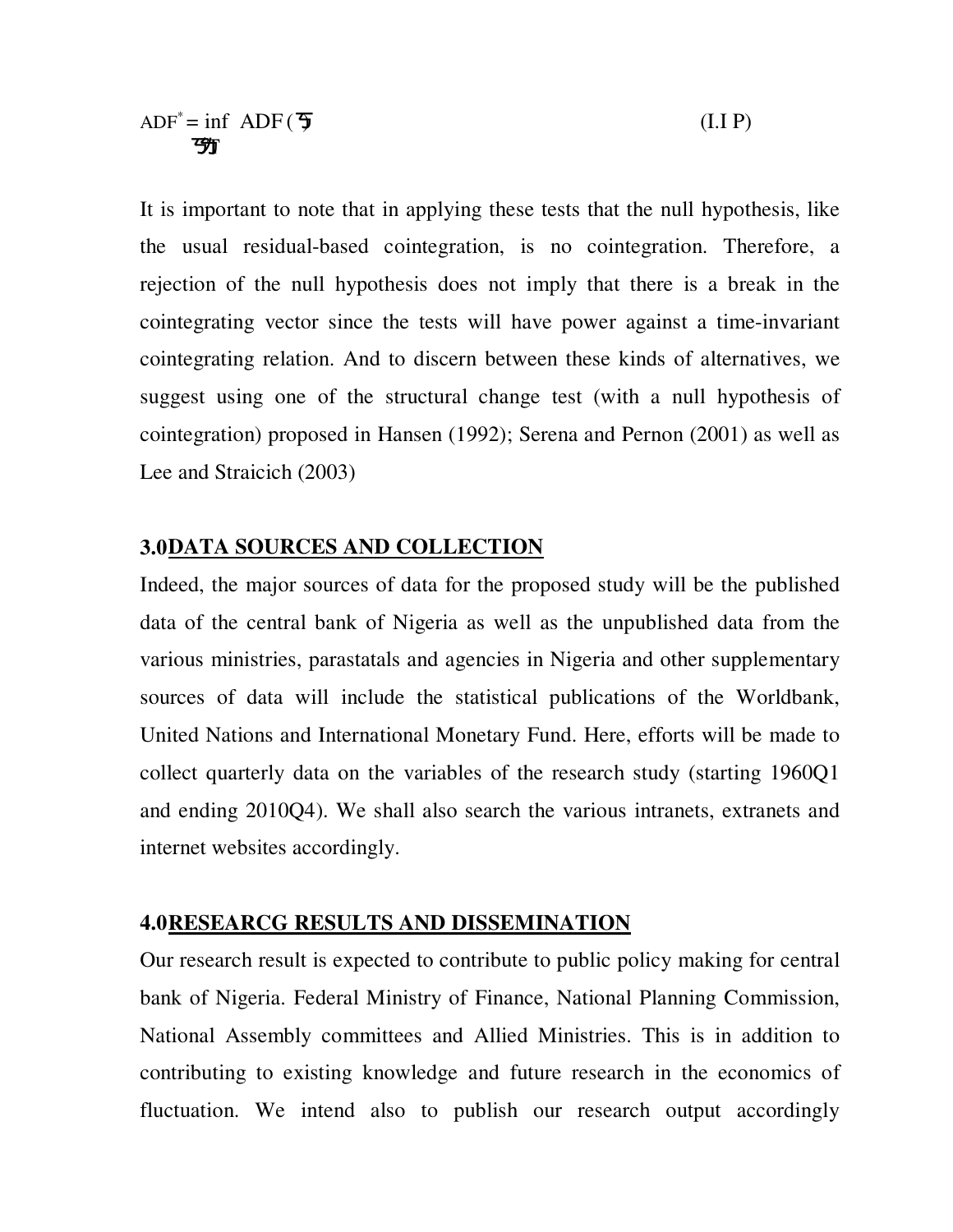(especially in REPEC and SSRN network outlets) as well as disseminating to the various professional economists and policy makers in the region. Again, we shall present and discuss our research findings before the various academic and professional economists network meetings.

### **5.0STUDY DURATION AND BUDGET**

This study is expected to be carried out within a period of eighteen months. In the first six-months, we shall be concerned with literature exploration, collection and review. In the subsequent three months, the research study will be modeled accordingly. In another six months, the model data will be collected and analyzed using computing technology. In the last six months, the study will be completed and submitted to the funding agency as appropriate.

Operationally, the expected costs of the research project are as follows:

 $SUPPORT STAFF$   $= $5,000.00$ 

(A) PERSONNEL COSTS (PRINCIPAL RESEARCHER AND

| (B) FIED WORK COST (LITERATURE SEARCH, |                |
|----------------------------------------|----------------|
| DATA GATHERING AND                     |                |
| <b>COMPUTING RESOURCES)</b>            | $= $7,000.00$  |
|                                        |                |
| (C) MATERIALS AND SUPPLIES [OFFICE     |                |
| <b>MATERIAL, PRINTING AND</b>          |                |
| <b>COMMUNICATIONS</b>                  | $=$ \$2,500.00 |
|                                        |                |
| (D) FINAL REPORTS REPRODUCTION         |                |
|                                        |                |

 $(E)$  MISSCELANEOUS EXPENSES  $= $1,000.00$ 

 $(\text{PRODUCTION AND DISSEMINATION})$  =\\$2,500.00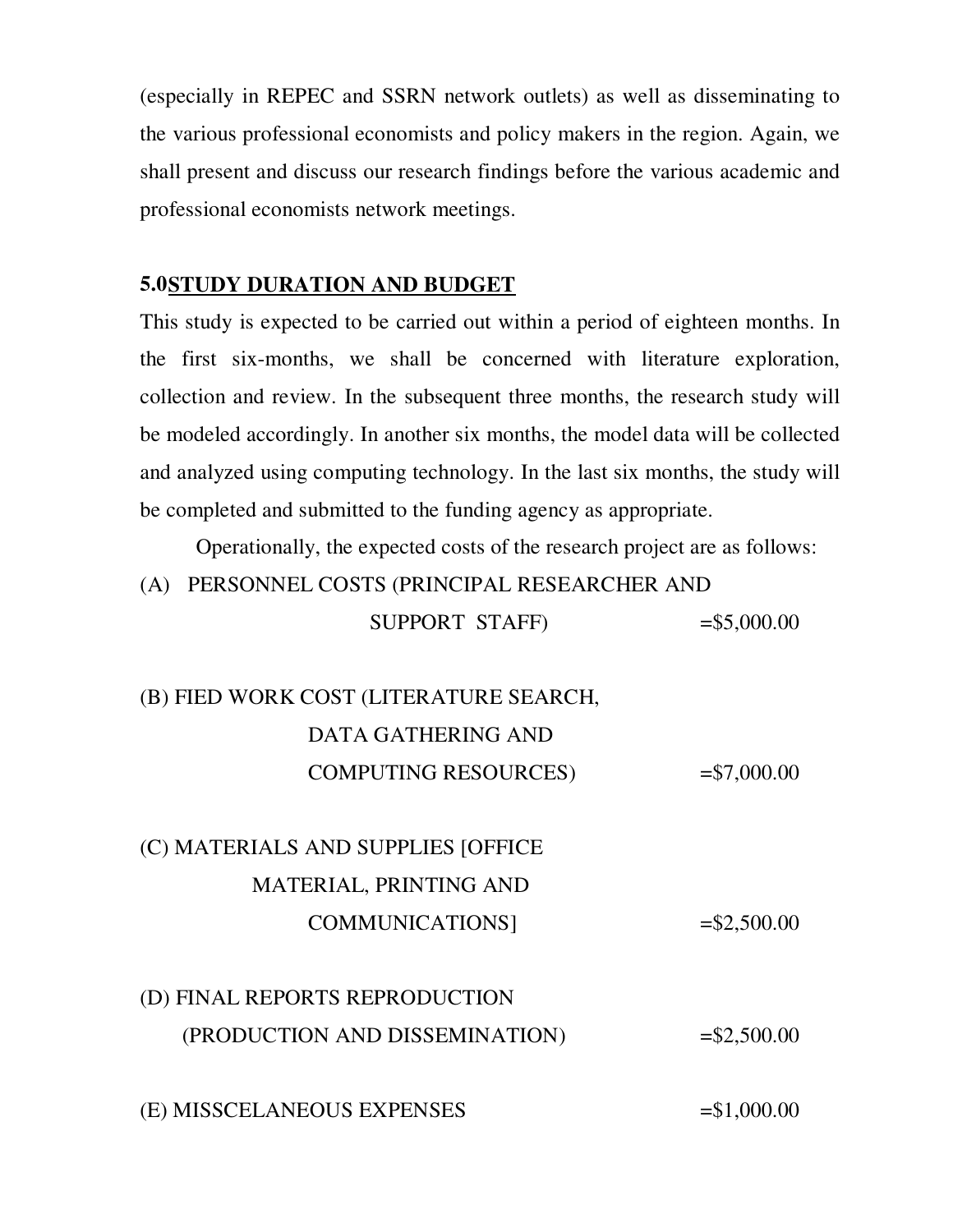(F) TOTAL BUDGETED  $EXPENSES$   $= $18,500.00$ 

### **6.0TENTATIVE STUDY OUTLINE**

SECTION ONE: INTRODUCTION (1.1) RESEARCH OF STUDY (1.2) OBJECTIVES OF STUDY (1.3) SIGNIFICANCE OF STUDY (1.4) STUDY COVERAGE (1.5) ORGANIZATION OF STUDY

## SECTION TWO: ECONOMIC STRUCTURES AND PERFORMANCE (2.1) GLOBAL ECONOMY PERSPECTIVES (2.2) AFRICAN (REGIONAL) ECONOMY OUTLOOK (2.3) NIGERIAN ECONOMY REVIEW

SECTION THREE: LITERATURE REVIEW AND THEORETICAL

### FRAMEWORK

- (3.1) THEORETICAL LITERATURE
- (3.2) EMPIRICAL LITERATURE
- (3.3) THEORETICAL FRAMEWORK

### SECTION FOUR: METHODOLOGICAL FRAMEWORK

#### (4.1) RESEARCH METHOD

(4.2) MODEL SPECIFICATION (VECTOR AUTO-

### REGRESSION)

(4.3) MODEL ESTIMATION AND SOLUTION (REGIME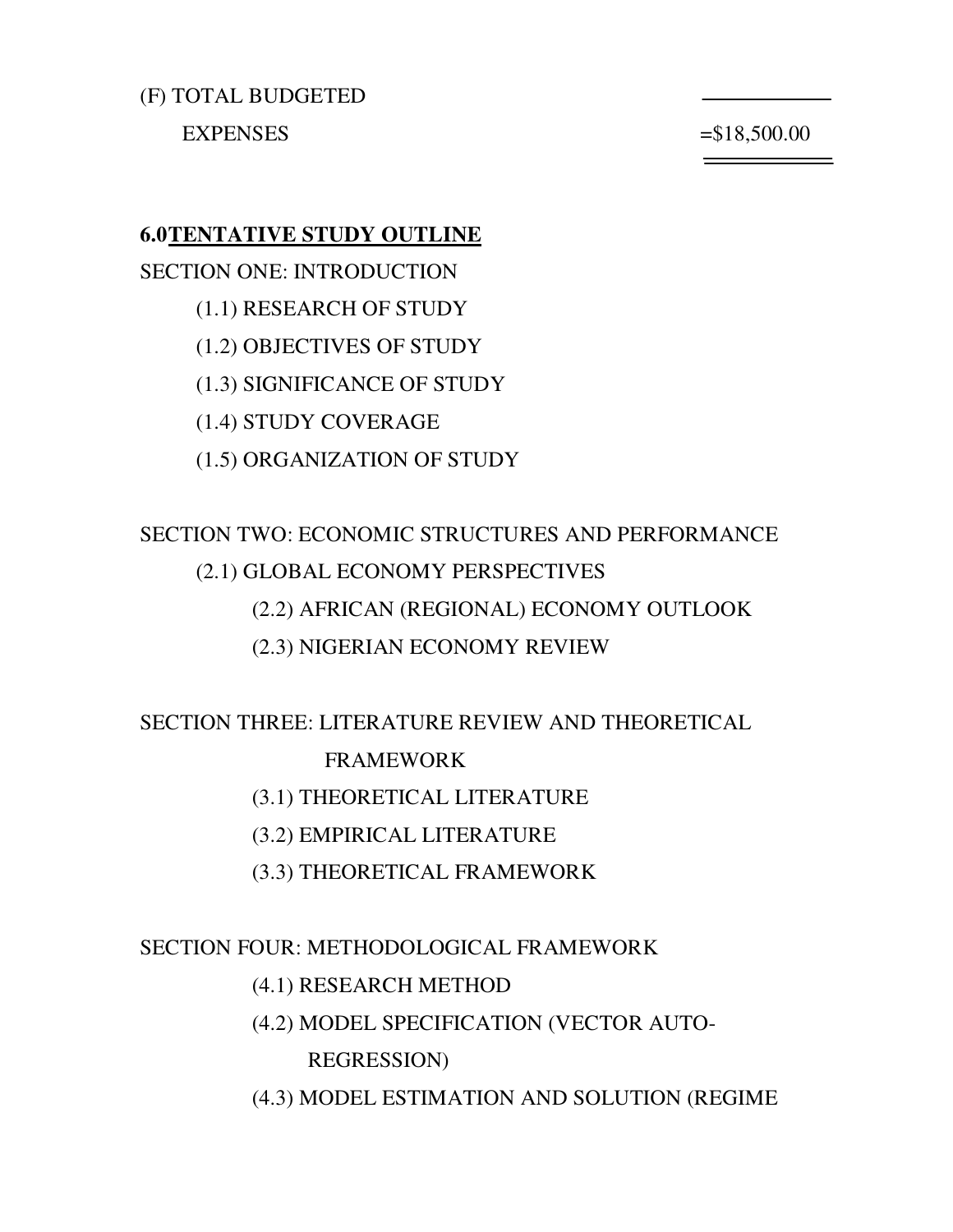## SWITCHING/ STRUCTURAL BREAKS) (4.4) DATA NEEDED AND SOURCES

### SECTION FIVE: ANALYSIS OF RESULTS

- (5.1) UNIT ROOTS AND COINTEGRATION ANALYSIS
- (5.2) FORCAST ERROR VARIANCE DECOMPOSITION
- (5.3) IMPULSE RESPONSE ANALYSIS
- (5.4) PERSISTENT PROFILE ANALYSIS
- (5.5) DYNAMIC MACROFORCASTS
- (5.6) SENSITIVITY ANALYSIS
- (5.7) POLICY IMPLICATIONS

## SECTION SIX: SUMMARY CONCLUSIONS AND RECOMMENDATIONS

- (6.1) SUMMARY AND CONCLUSION
- (6.2) POLICY RECOMMENDATION
- (6.3) STUDY LIMITATIONS
- (6.4) FUTURE RESEARCH SUGGESTIONS

## NOTES, BIBLIOGRAPY AND APPENDIXES

## **REFERENCES**

- Agenor, P.et.al (2000) **Macroeconomic Fluctuations in Developing** Countries: some stylized facts $\phi$ World Bank Economic Review, 14 (2)
- Blanchard, O.J. (1989)  $\bar{A}$  Traditional Interpretation of Macroeconomic  $Fluctuations$ IMF Staff Papers 45 (March)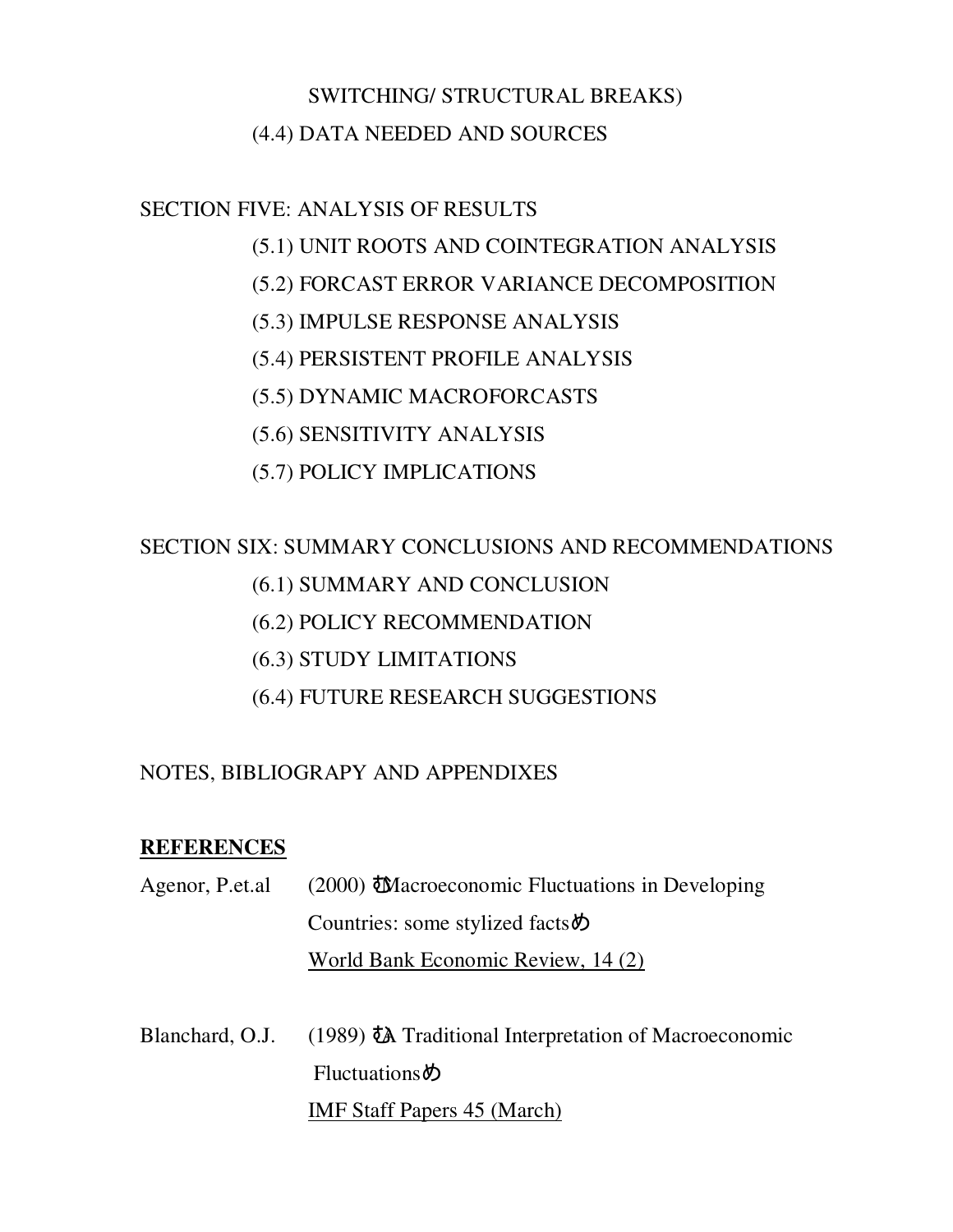| Byrene, J.   | (2010) Woutput Collapse, Growth and Volatility in                             |
|--------------|-------------------------------------------------------------------------------|
|              | Sub-Saharan Africa: A Regime-switching Approachめ                              |
|              | Economic and Social Review 41 (1) Spring 21 $\pm 41$                          |
| Canova       | $(1995)$ Wector Autoregressive Model, Specification,                          |
|              | Estimation, Interference and Forecasting in M.H. Pesaran                      |
|              | and M. Wicken (eds.)                                                          |
|              | <b>Handbook of Applied Econometrics, Oxford: Basil</b>                        |
|              | <b>Blackwell</b>                                                              |
| <b>CBN</b>   | (2010a) <i>Monetary Policy Transmission Mechanism in</i>                      |
|              | Nigeria Mabuja: Central bank of Nigeria                                       |
| <b>CBN</b>   | (2010b) Central Bank of Nigeria Annual Report, Abuja:                         |
|              | Central Bank of Nigeria                                                       |
| Chukwu, J.O, | Agu C.C and F.E onah (2010) $\mathbf{\&}$ cointegration and structural        |
|              | Breaks in Nigerian Long-run Money demand Function $\phi$                      |
|              | <b>International Research Journal of Finance and Economics</b>                |
|              | (38)                                                                          |
|              | Dickey, D.A and W.A Fuller (1979) <b>i</b> Distribution of the Estimators for |
|              | Autoregressive Time Series with a unit Root <b>N</b> ournal of the            |
|              | American Statistical Association (74) 427 $\pm$ 31                            |

Engle, R.F and C.W.J. Granger (1987) **Cointegration and error correction:** Representation, estimation and testing  $\oint$  Econometric (55)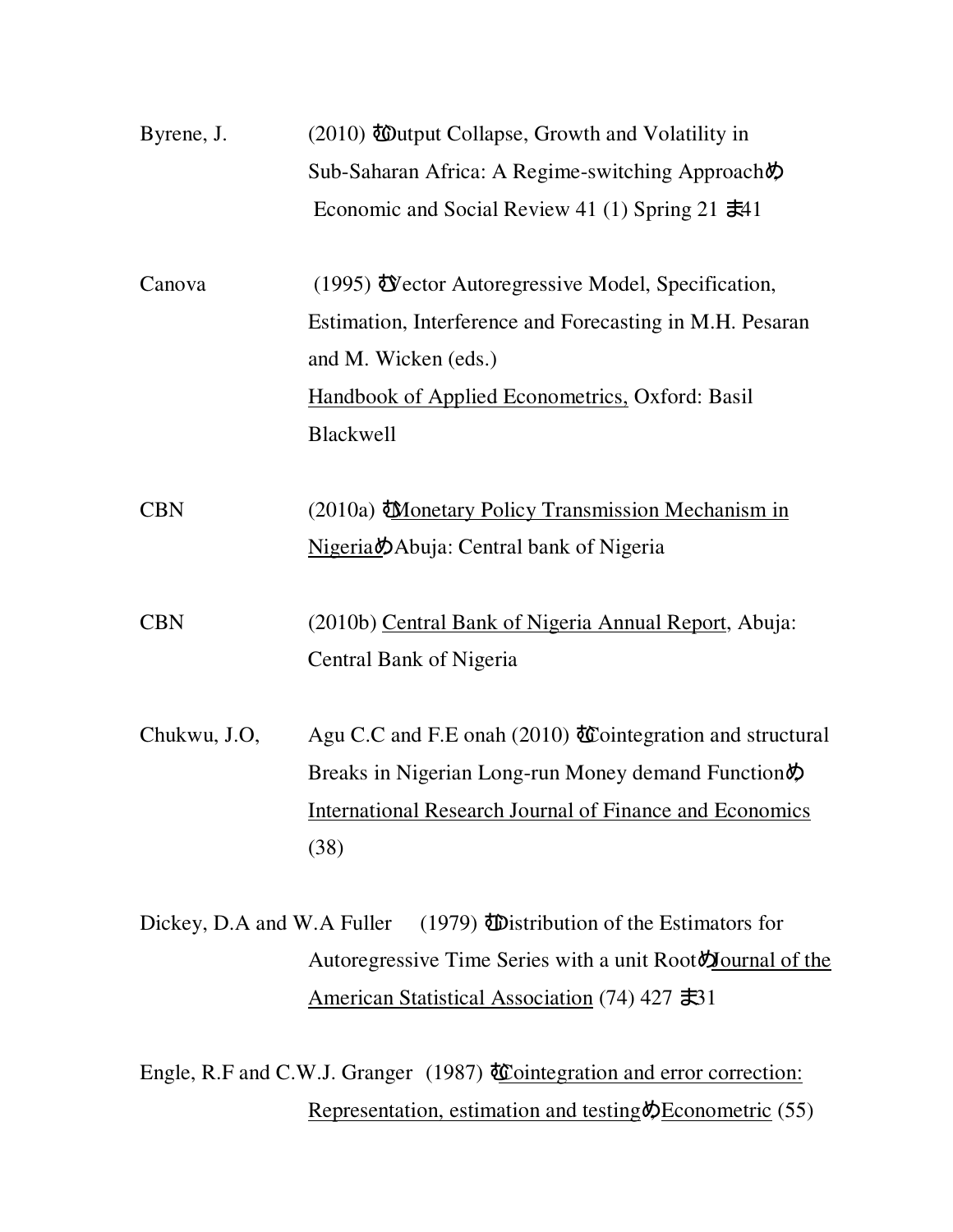$251$   $\pm 276$ 

- Granger, C.W.J (1981)  $\delta$  ome properties of time series data and their use in Econometric model specification  $\bigcirc$  Journal of Econometrics, 121 - 130
- Gregory, A.W. and B.E Hansen (1996a) Test for Cointegration in Models with Regime and Trend shifts  $\bigcirc$ Oxford Bulletin of Economics and statistics, 58(3)
- Gregory, A.W. and B.E Hansen (1996b) **t**Residual-based tests for cointegration In Models with regime shifts  $\oint$ Journal of Econometrics, 70  $(251 \pm 276)$

Gregory, A.W. et.al. (1996) Testing for structural breaks in cointegrated Relationships $\ddot{\phi}$  Journal of Econometrics, Vol. (55) (277-301)

Hamilton, J.D (1989)  $\bar{a}$  new approach to the economic analysis of non Stationary time series and the business cycle $\phi$ Econometrical, vol. 57 (2) 357  $\pm$ 384

Hansen, B.E. (1992) **T** ests for parameter instability in Regressions with I (1) Processes  $\bigcirc$ Journal of Business and Economic statistics vol.  $(10)$  321  $\pm 35$ 

Hoffmaister, A.W et.al (1998) **Macroeconomic Fluctuations in Sub-Saharan** Africa $\oint$ IMF Staff Papers 45(March)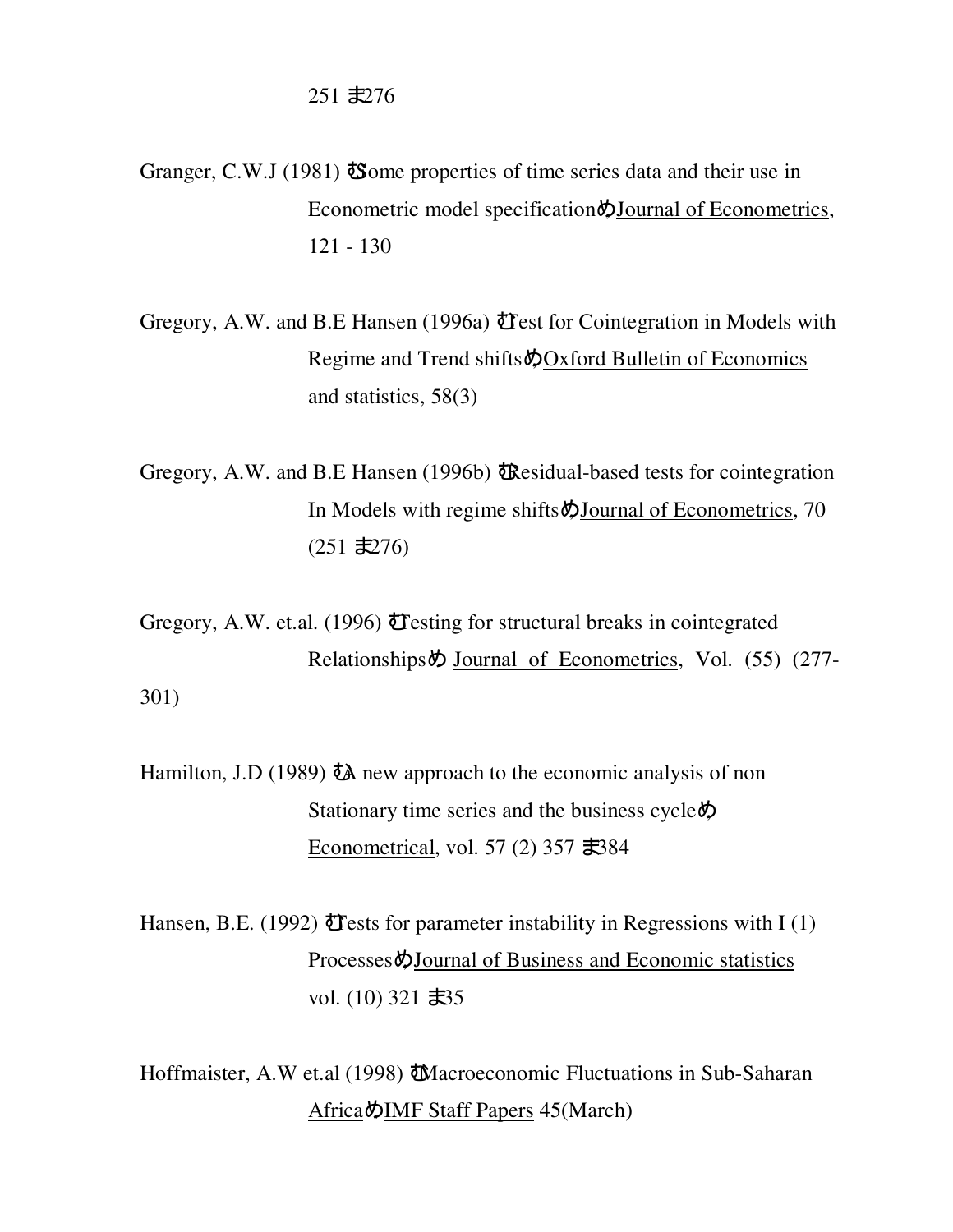Johansen, S. (1988) **Statistical analysis of cointegrating vectors**  $\phi$  Journal of Economic dynamics and control (12) 231  $\pm 254$ 

Johansen, S. (1991)  $\mathbf{\ddot{\theta}}$ stimation and hypothesis testing of cointegration vectors In the presence of linear trend  $\Phi$  Econometica, (59)  $1551 \pm 1580$ 

King, R.G. et.al. (1991)  $\delta$ Stochastic Trends and Economic Fluctuations  $\delta$ American Economic Review (81) 819  $\text{\textsterling}840$ 

Koop, G.M. et.al. (1996) Umpulse Response Analysis in Non linear Multivariate Models $\phi$ Journal of Econometrics (74) 119-147

Koop, G. and S.M. Potter (2007)  $\bigoplus$  Stimation and Forecasting in Models with Multiple breaks $\Phi$ Review of Economic studies 74 (3)

Kydland, F.E. and E.C Prescott (1982)  $\mathbf{\hat{U}}$  ime to build and aggregate Fluctuation $\phi$ Econometrica (50), 345  $\pm$ 70

Lee, J. (2000)  $\ddot{\text{CD}}$  the End-point issue in unit root tests in the presence of a Structural break $\triangle$ Economic letters, (68) 7  $\pm 11$ 

Lee, J. and M. Strazicich (2001)  $\mathbf{\ddot{\theta}}$  reak point estimation and spurious Rejections with endogenous unit root tests  $\oint$ Oxford Bulletin Economics and Statistics  $(63)$  535  $\pm$ 538

Lee, J. and M. Strazicich (2003) **W**inimum LM unit root test with two Structural breaks  $\Diamond$ Review of Economics and statistics.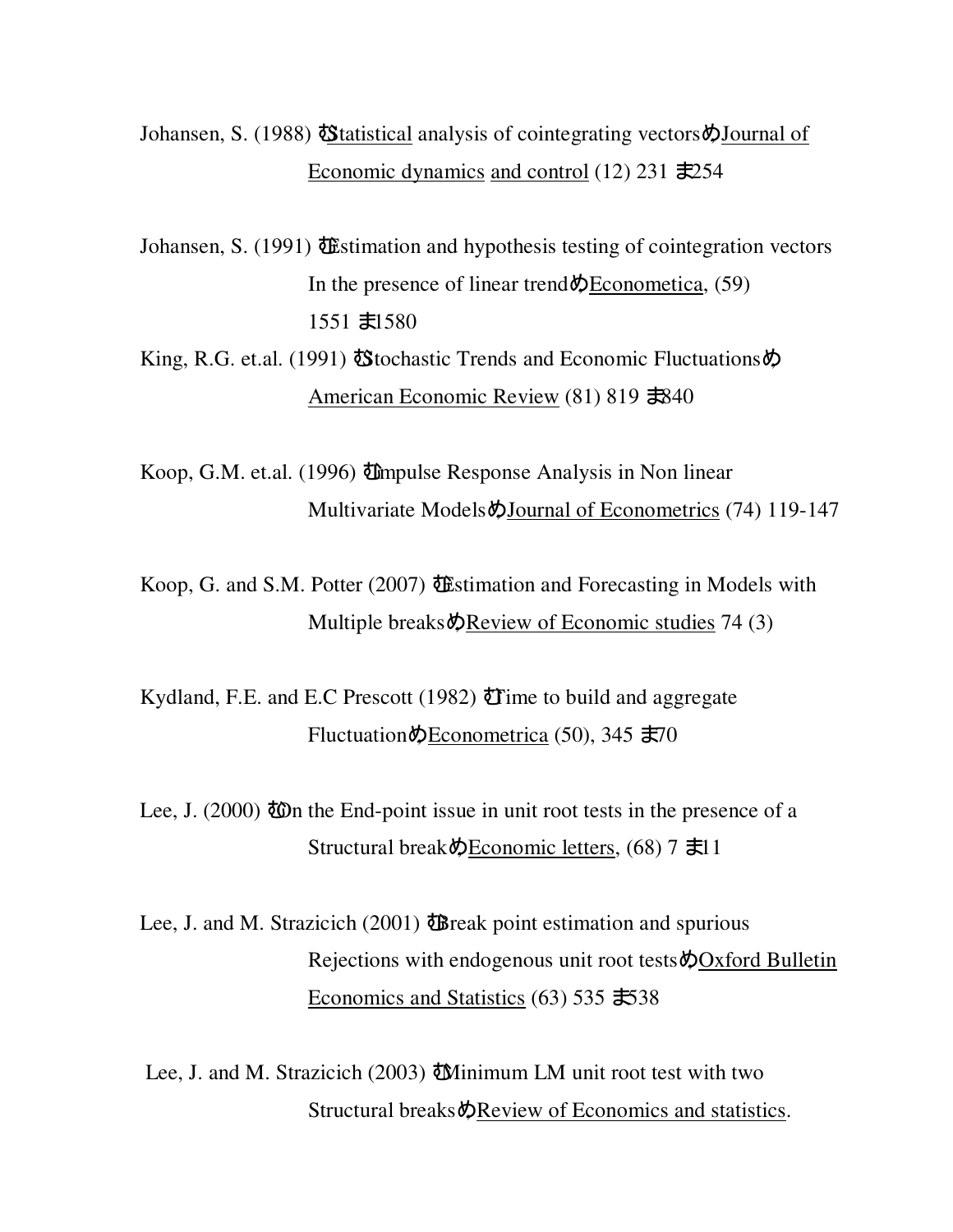$(85)$  1082 - 1089

Lee, J. and M. Strazicich (2004) **W**inimum LM unit root test with one Structural breaks  $\Diamond$  Economics working paper. Appalachain State University.

Maheu, J.M et.al. (2010) **t**Components of bull and bear markets: bull Corrections and bear rallies $\phi$ Working papers.

Nwafor, F.C (2006) **The Naira-Dollar Exchange Rate determination:** A Monetary perspective  $\oint$ International Research Journal of Finance and Economics,  $5(3)$  91  $\pm 106$ 

Nwaobi, G.C. (1999) "Money and output interaction in Nigeria: An Econometric investigation using multivariate cointegration Technique  $\lozenge$ Central bank of Nigeria Economic and Financial Review 37 (3)

Nwaobi, G.C. (2001) Modern Econometric Modeling for Developing Economies I, Abuja: Good Times Press

Nwaobi, G.C. (2006) Modern Econometric Modeling for Developing Economies II, Aba: Jethol Press

Omotor, G.D. and P.E Omotor (2011) **S**tructural Breaks, Demand for Money and Monetary Policy in Nigeria $\Phi$ Economic Review, (62)  $559 \pm 82$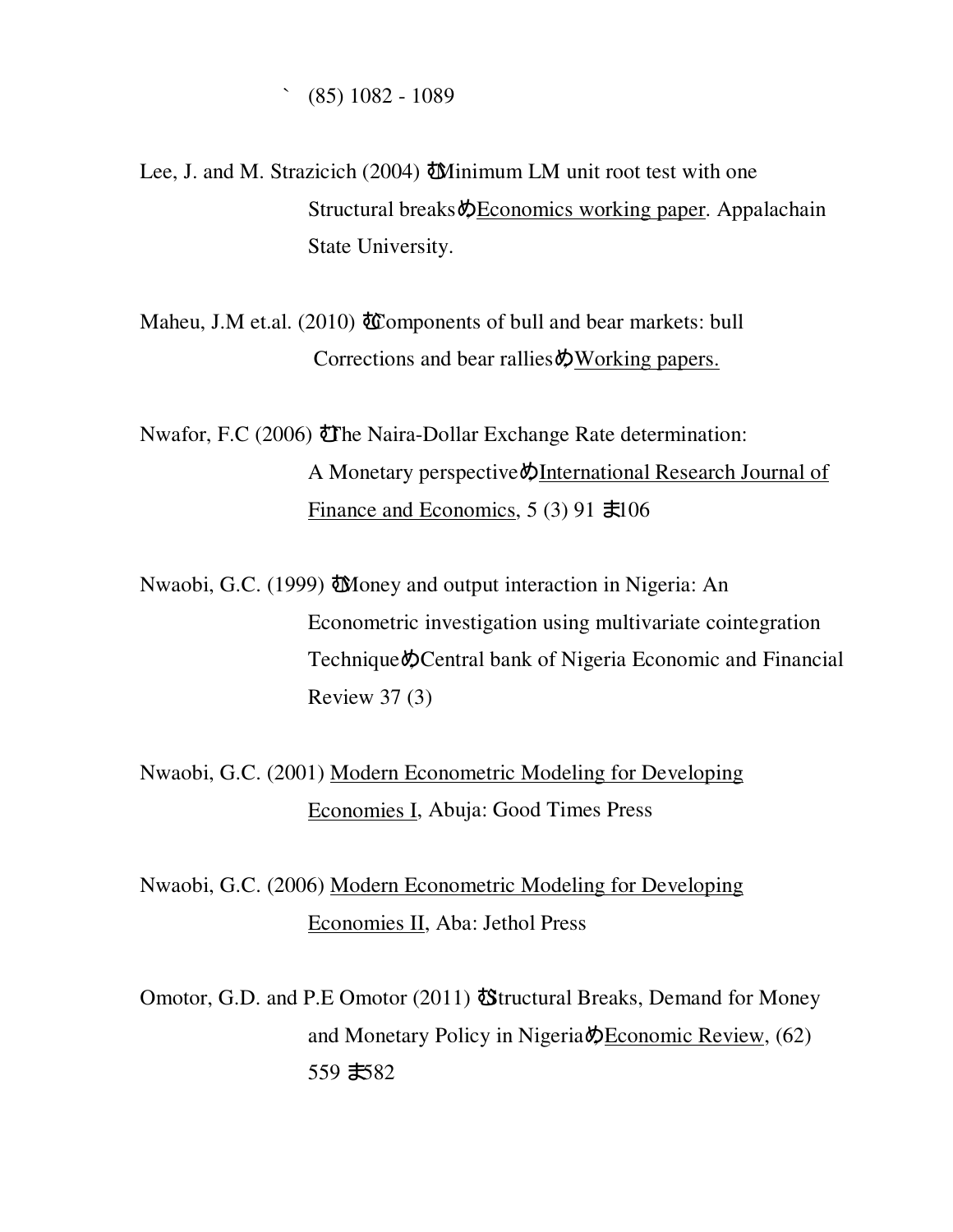Pesaran, M.H. and Y.Shin (1996)  $\mathbf{\&}$  cointegration and speed of convergence to Equilibrium $\phi$ Journal of Econometrics, (71) 117  $\pm$ 143

Pesaran, H.M. et.al. (2001)  $\ddot{\mathbf{B}}$  bounds Testing Approaches to the Analysis of level Relationships $\phi$ Journal of Applied Econometrics, (16) 289 お26

Pesaran, M.H. et.al. (2006) "Forecasting time series subject to multiple structural Breaks $\phi$ Review of Economic studies, 73 (4)

Perron, P. (1989) The Great Crash, Oil Price Shock and Unit Root hypothesis $\phi$ Econometrica,  $(57)$  1361  $\pm 1401$ 

Perron, P. (1997) **f**urther evidence on Breaking Trend functions in Macroeconomic variables  $\phi$ Journal of Econometrics, (80) 355  $\pm$ 385

Philips, P.C.B. (1987)  $\ddot{\mathbf{U}}$  ime series regression with a unit root  $\phi$  Econometrica, Vol.  $(55)$   $(277 \pm 301)$ 

Serena N. and P. Perron (2001)  $\Phi$  Length Selection and the construction of Unit Root Tests with Good size and power $\bigcirc$ Econometrica  $(69)$  1519  $\pm$ 1553

Sims, C.A. (1980) **W**hacroeconomics and Reality **DE**conometrica, vol. 48(1)

Sims, C.A. (1996) What Role does Monetary Policy do? Brookings paper on Economic Activity  $(2)$  1  $\pm 78$